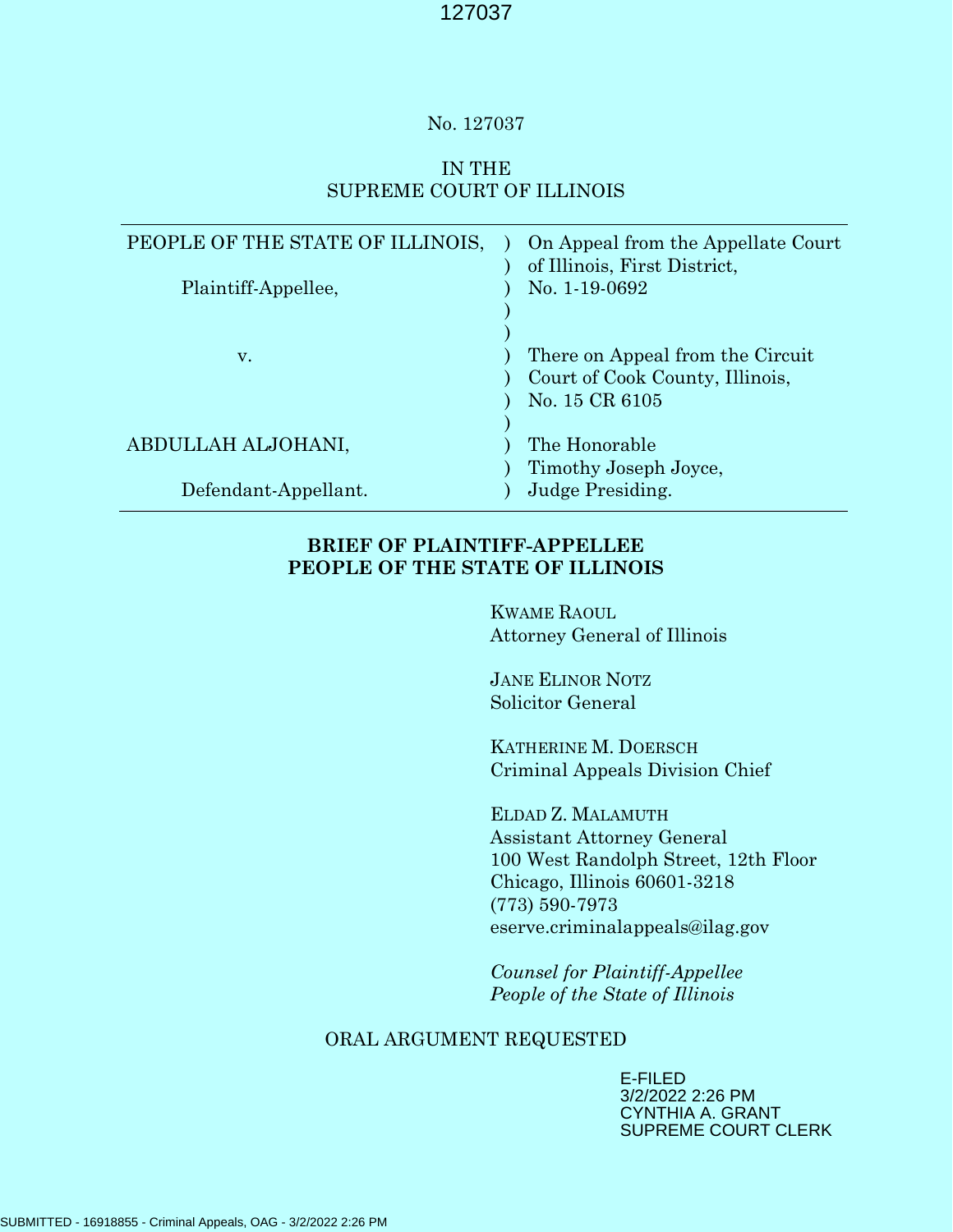# TABLE OF CONTENTS

| A.                                                               | Officers responding to a report of an altercation in defendant's<br>apartment discover, upon entry, defendant's dead roommate 1 |  |
|------------------------------------------------------------------|---------------------------------------------------------------------------------------------------------------------------------|--|
| <b>B.</b>                                                        | The circuit court denied defendant's motion to suppress and                                                                     |  |
| C.                                                               |                                                                                                                                 |  |
|                                                                  |                                                                                                                                 |  |
|                                                                  | POINTS AND AUTHORITIES                                                                                                          |  |
|                                                                  |                                                                                                                                 |  |
|                                                                  |                                                                                                                                 |  |
| Ι.                                                               | The Emergency Aid Exception to the Warrant Requirement<br>Authorized the Officers to Enter Defendant's Apartment 11             |  |
|                                                                  | A.<br>Officers may enter a home when they reasonably believe                                                                    |  |
|                                                                  |                                                                                                                                 |  |
|                                                                  |                                                                                                                                 |  |
|                                                                  |                                                                                                                                 |  |
|                                                                  |                                                                                                                                 |  |
| People v. Meddows, 100 Ill. App. 3d 576 (5th Dist. 1981)  12, 13 |                                                                                                                                 |  |
|                                                                  |                                                                                                                                 |  |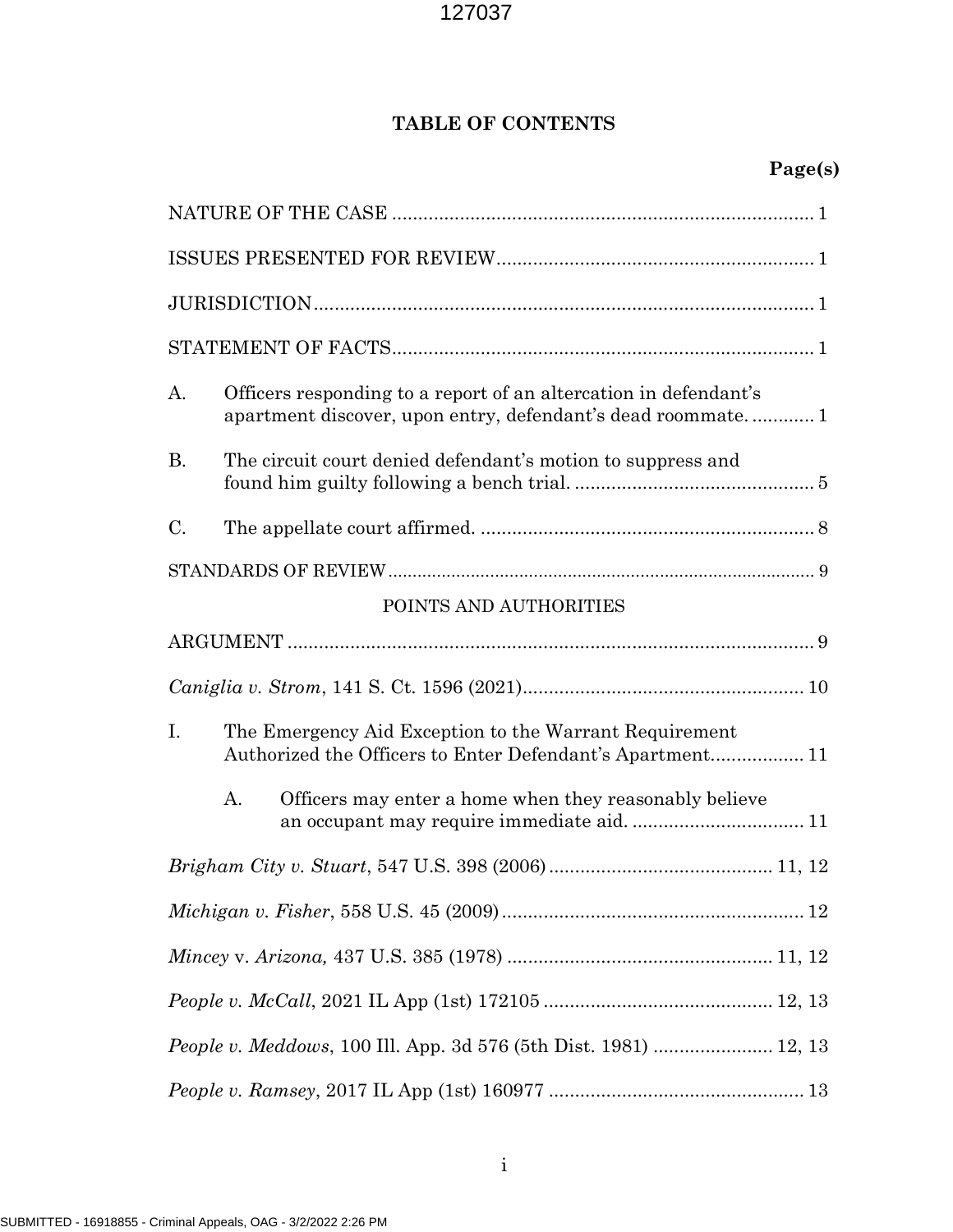| The officers had a reasonable basis for believing that the<br><b>B.</b><br>murder victim might be seriously injured and in need of |  |  |
|------------------------------------------------------------------------------------------------------------------------------------|--|--|
|                                                                                                                                    |  |  |
|                                                                                                                                    |  |  |
|                                                                                                                                    |  |  |
|                                                                                                                                    |  |  |
|                                                                                                                                    |  |  |
|                                                                                                                                    |  |  |
| People v. Feddor, 355 Ill. App. 3d 325 (2d Dist. 2005) 19, 20                                                                      |  |  |
| People v. Lemons, 830 N.W.2d 794 (Mich. App. Ct. 2013) 17                                                                          |  |  |
|                                                                                                                                    |  |  |
|                                                                                                                                    |  |  |
| Shepherd v. State, 273 S.W.3d 681 (Tex. Ct. Crim. App. 2008) 16                                                                    |  |  |
| II.<br>Because the Officers' Conduct Was Consistent with Binding                                                                   |  |  |
|                                                                                                                                    |  |  |
|                                                                                                                                    |  |  |
| Excluding evidence is a last resort, inapplicable when<br>A.                                                                       |  |  |
|                                                                                                                                    |  |  |
|                                                                                                                                    |  |  |
|                                                                                                                                    |  |  |
|                                                                                                                                    |  |  |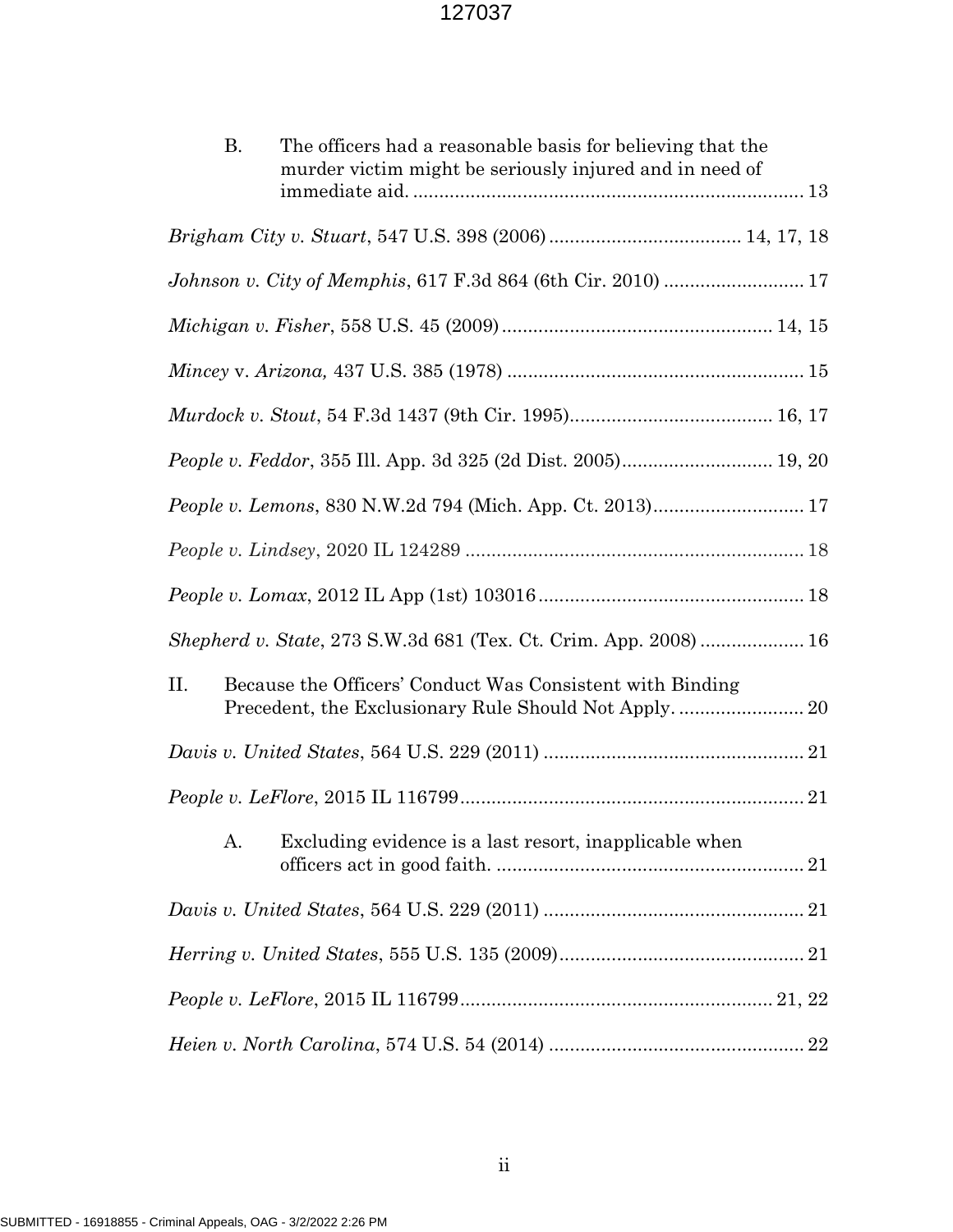| В.<br>Binding precedent authorized the officers to enter the<br>apartment via the emergency aid exception and the               |
|---------------------------------------------------------------------------------------------------------------------------------|
|                                                                                                                                 |
|                                                                                                                                 |
|                                                                                                                                 |
|                                                                                                                                 |
|                                                                                                                                 |
|                                                                                                                                 |
|                                                                                                                                 |
| Defendant Forfeited His Argument That the Officers' Actions<br>Ш.<br>After Discovering the Body Were Unlawful and that Argument |
|                                                                                                                                 |
|                                                                                                                                 |
|                                                                                                                                 |
|                                                                                                                                 |
|                                                                                                                                 |
|                                                                                                                                 |
|                                                                                                                                 |
|                                                                                                                                 |
| The Evidence Was Sufficient to Convict Defendant of Murder 28<br>IV.                                                            |
|                                                                                                                                 |
|                                                                                                                                 |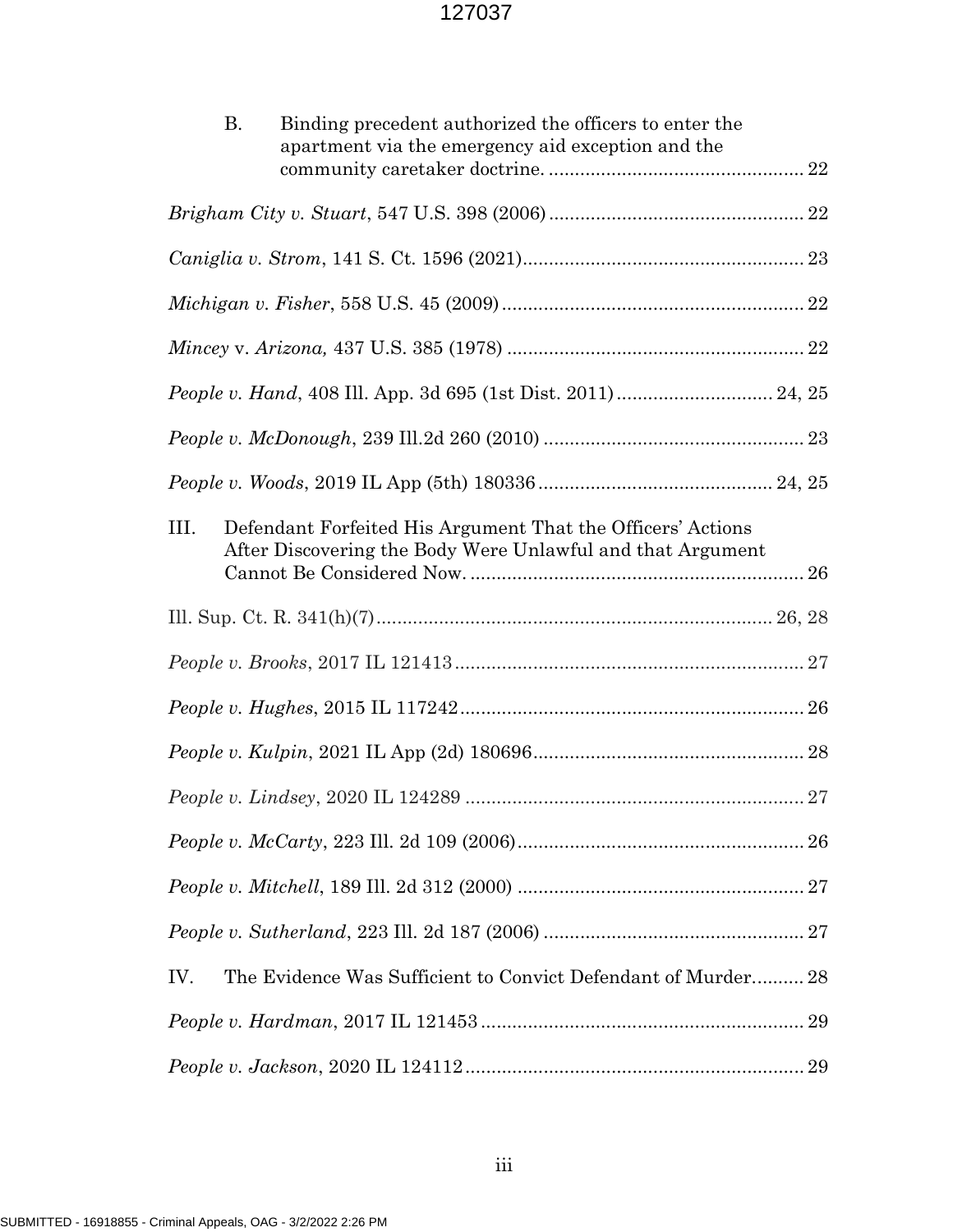| CERTIFICATE OF COMPLIANCE   |  |
|-----------------------------|--|
| PROOF OF FILING AND SERVICE |  |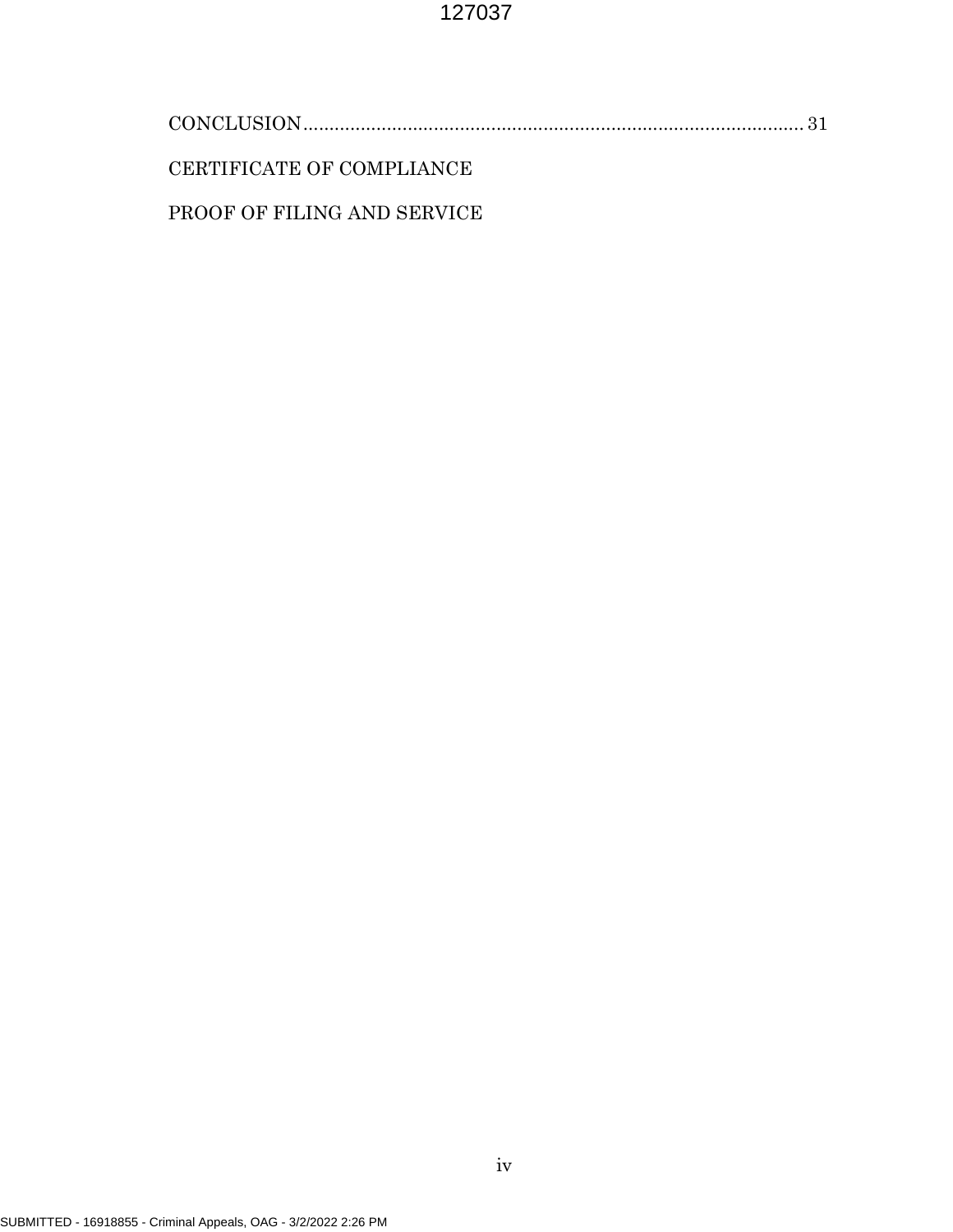#### NATURE OF THE CASE

 Defendant appeals from the judgment of the Illinois Appellate Court, First District, affirming his conviction for murder. No question is raised on the pleadings.

## ISSUES PRESENTED FOR REVIEW

1. Whether the emergency aid exception to the warrant requirement authorized the officers' entry into defendant's apartment.

2. Whether, if the emergency aid exception did not apply, the officers reasonably believed that they could enter the apartment pursuant to the emergency aid exception and the community caretaking doctrine, such that the good faith exception to the exclusionary rule applied.

3. Whether the evidence was sufficient to convict defendant of murder.

#### **JURISDICTION**

 Jurisdiction lies under Supreme Court Rules 315(a) and 612(b)(2). On September 29, 2021, this Court allowed defendant's petition for leave to appeal.

#### STATEMENT OF FACTS

## A. Officers responding to a report of an altercation in defendant's apartment discover, upon entry, defendant's dead roommate.

In the early morning hours of March 15, 2015, Khalid Ali's wife woke him and said the two men who lived in the lone apartment above them, Abdullah Aljohani (defendant) and Talal Aljohani (no relation), were fighting.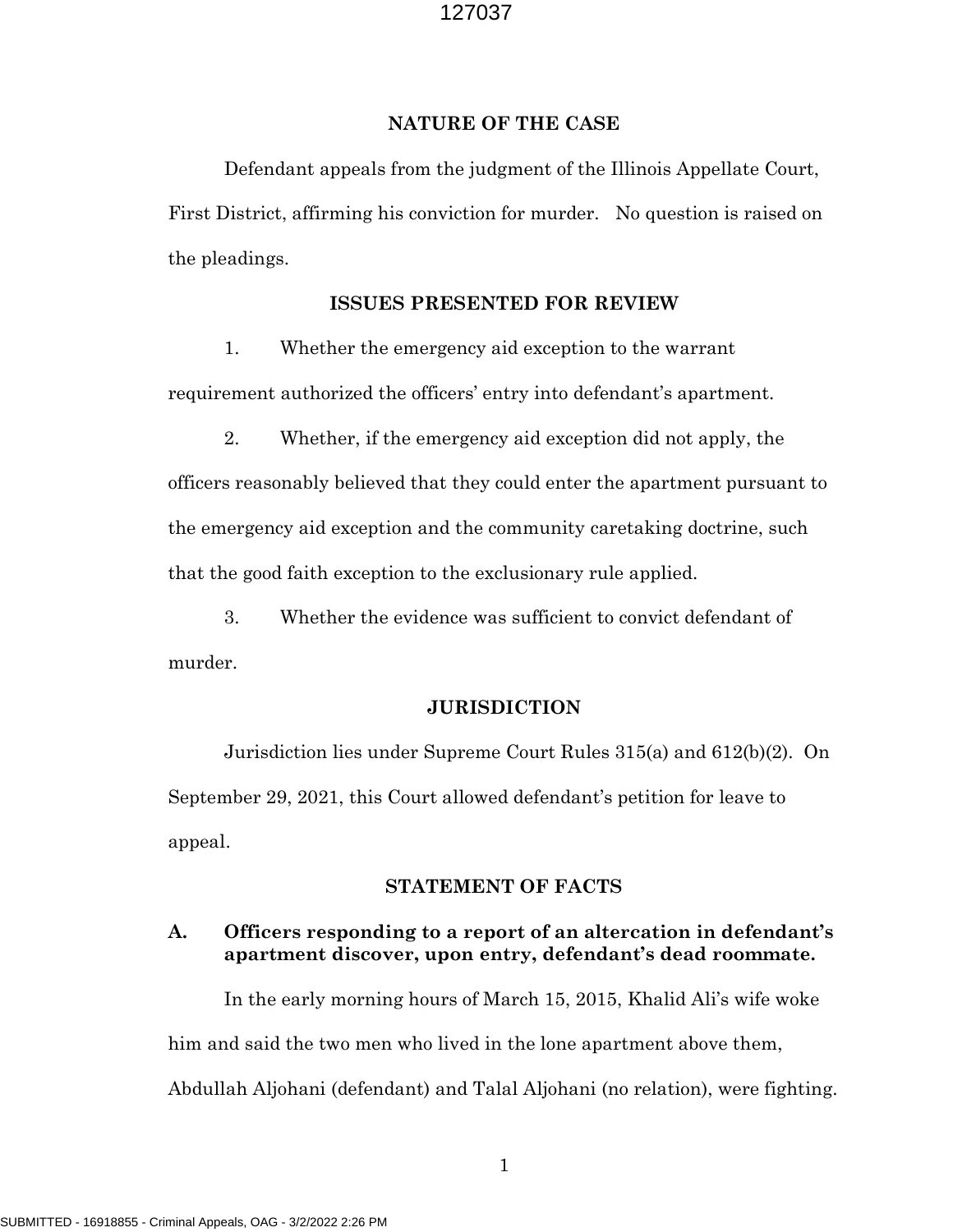SupR85-86.1 Ali heard what sounded like wrestling upstairs, followed by yelling and screaming. SupR86-87, 99. Not long before, Ali's wife had heard what sounded like someone throwing something and an expression of pain. SupR100. Defendant and Talal lived in the top apartment (on the second floor) of a three-flat in Chicago. SupR85.

Ali heard defendant calling "Talal, Talal," in a panic, then the sound of something being dragged on the floor. SupR87, 107, 113. Ali went upstairs and knocked on the back door of the upstairs apartment. SupR88. Defendant answered and said there had been a small argument, but he gave "two thumbs" up. SupR88. Ali went downstairs but returned to knock again. SupR89. Defendant answered and said Talal was in the bathroom; however, Ali could see that the only bathroom in the apartment was empty. SupR89- 91. Ali asked where Talal was, and defendant said that he was talking to his family on the phone. SupR91. Ali asked again to talk to Talal, defendant repeated that Talal was talking to his family, and Ali asked if he could see him. SupR91. Defendant closed the door and said, "[D]o whatever." SupR91. Ali went back to his apartment and called the police. SupR91.

Lugo Banito, an officer in the Chicago Police Department, and his partner, Anthony Richards, responded to the report of a battery in progress at approximately 4:00 a.m. SupR17-20. Ali let them into the building and

 $\overline{a}$ 

<sup>&</sup>lt;sup>1</sup> "C<sub>-</sub>," "R<sub>-</sub>," and "SupR<sub>-</sub>" denote the common law record, the report of proceedings, and the supplemental record, respectively.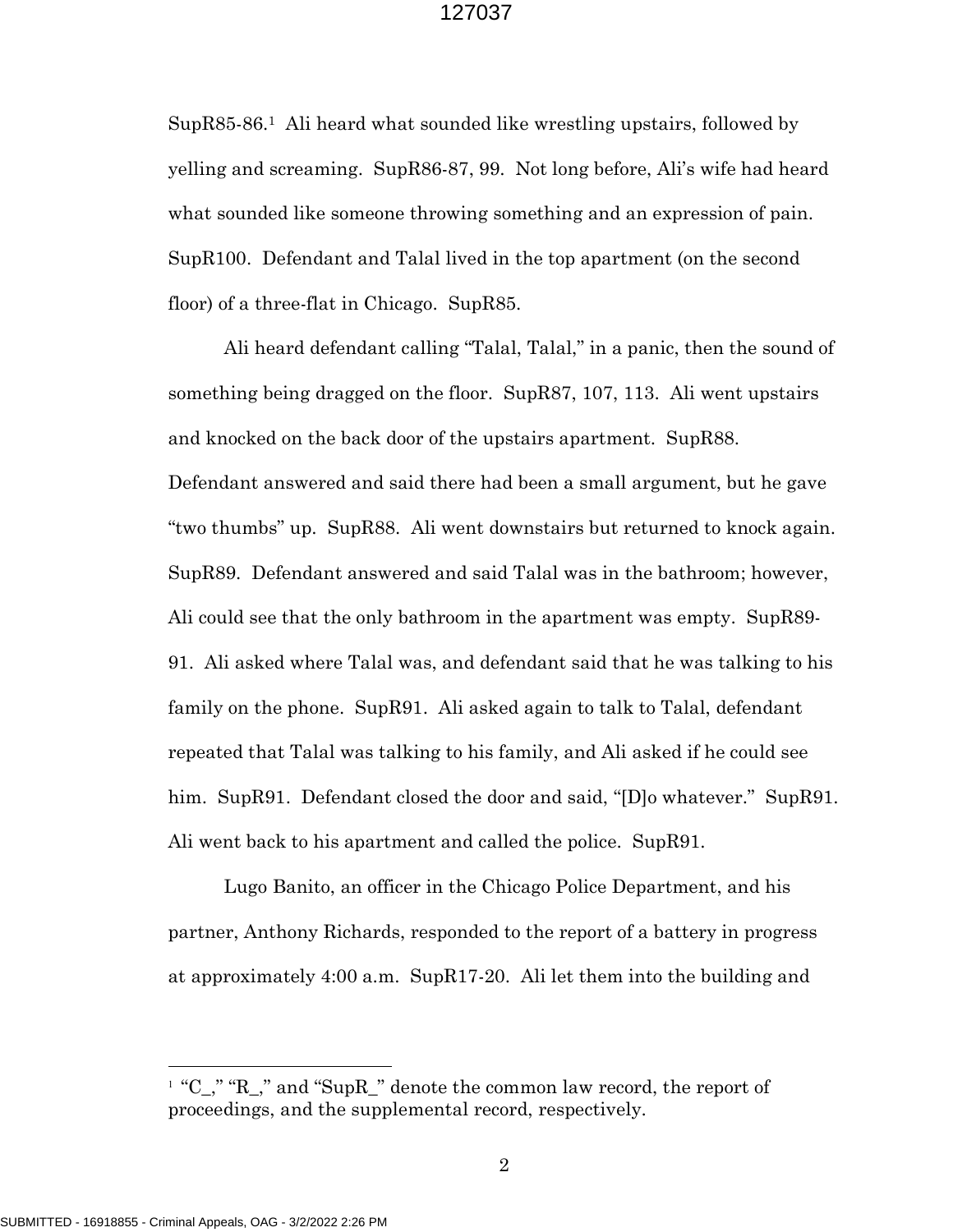told them he had heard a loud argument in Arabic, which Ali understood, between two men on the second floor. SupR20-21; 83-84. He heard what sounded like two people wrestling, then heard one tell the other to get up and, in a panic, ask the other if he was okay; there was no response. SupR22- 23, 44, R93.

Banito proceeded to the front entrance of the second-floor unit, knocked on the door, and announced his office. SupR28. Defendant opened the door about a foot and said that everything was okay. SupR29, 45. The officers asked to "speak to [defendant's] brother," and defendant replied that he was sleeping and closed the door. SupR29-30, 45.

The officers went back to the first floor, where Ali "was adamant about what had occurred," and that "something serious had occurred, that someone was seriously hurt." SupR30, 46. Ali stated that he heard someone yelling "are you okay[?] [A]re you okay[?]" and that he wanted the officers to check again. SupR46. The officers went upstairs and knocked on the top-floor apartment door once more for about five minutes. SupR31-32, 46. They received no response and told Ali to alert them if he heard anything else. SupR32.

The officers returned to their car and informed central communication that they had completed their assignment. SupR33. Still worried that something was wrong, however, they drove around to the alley on the side of the building and saw the gate between the alley and the yard and driveway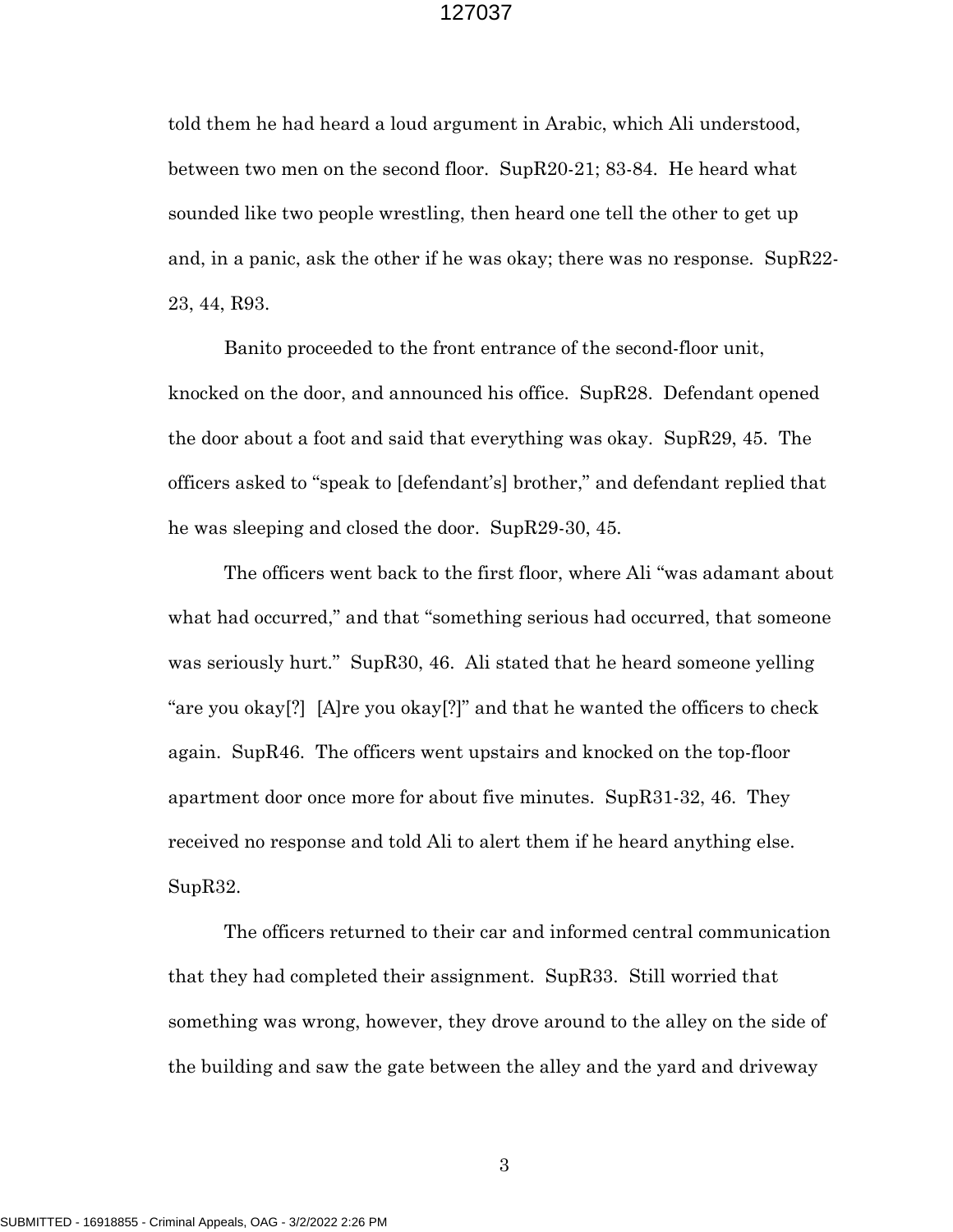open. SupR34-35. They proceeded through the gate and found the threeflat's garage door open, too. SupR36.

The officers looked into the garage and saw the back door of the building open. SupR37. They entered the building, went up to the top floor, and found the back door to defendant's apartment wide open, as well. SupR39. They knocked on the door, announced themselves as police officers, and received no response. SupR40. They then entered the apartment and found a man, not defendant, lying on a mattress in a bedroom. SupR41. They again announced they were police and received no response. SupR41- 42. The man was unresponsive and appeared not to be breathing; the officers called for emergency services and notified their sergeant. SupR42. Defendant was no longer in the apartment. SupR42.

Investigators later determined that the victim had a large wound to his midsection, SupR131, and the medical examiner determined that the victim died of a stab wound to his abdomen, SupR167; R42. The police found a bloody steak knife with a four-inch blade on top of clothing in a nearby closet. SupR132-33. Meghan Ness, a forensic chemist with the Illinois State Police and an expert in DNA analysis, determined that the victim's DNA matched the blood on the knife, and defendant's DNA was on the knife handle. R37.

Anthony Acevez, a Chicago Police Department Officer, testified that two days later, on March 17, 2015, the police received a tip that defendant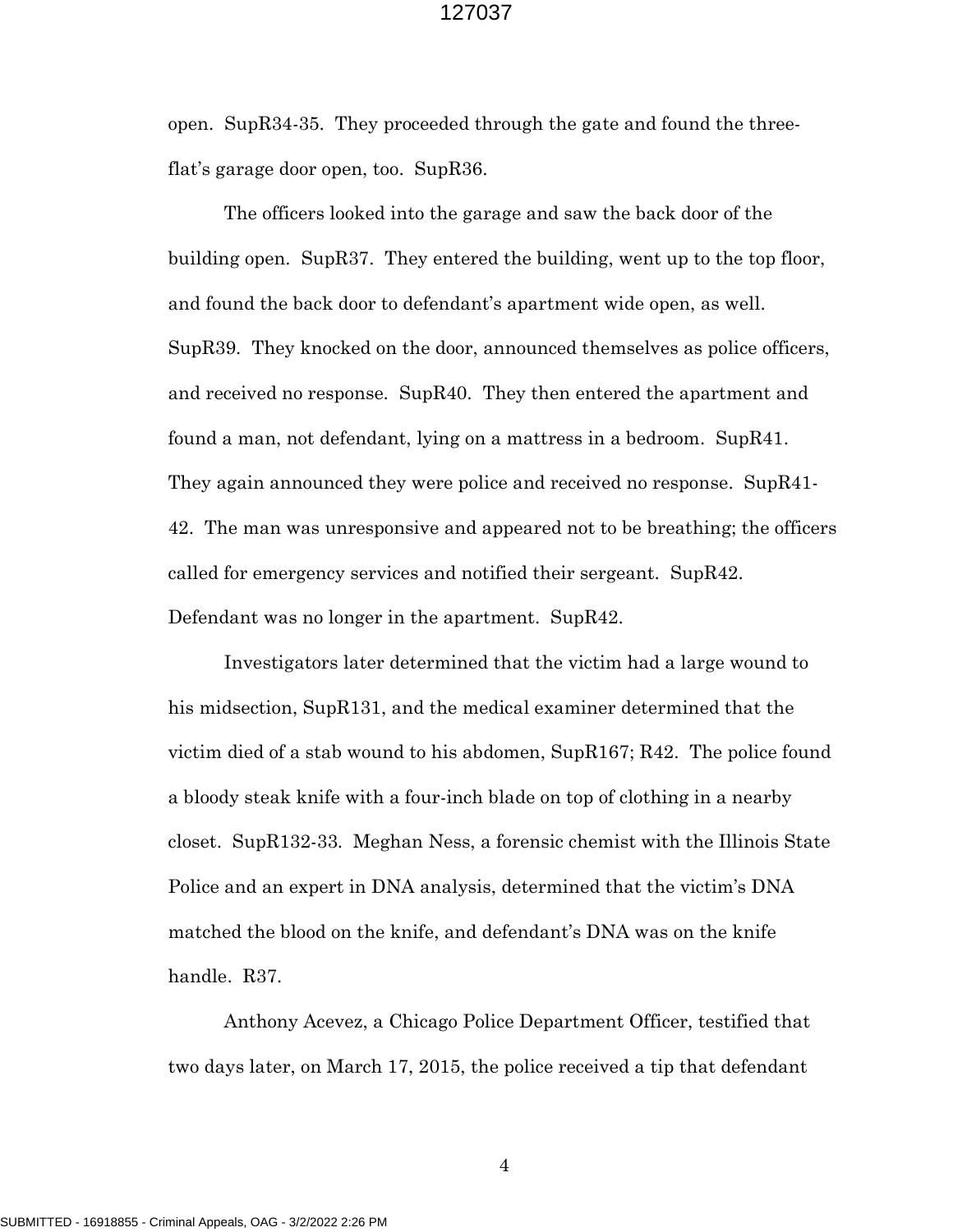was near the intersection of Lawrence Avenue and Pulaski Road in Chicago, less than half a mile from the crime scene. R16. When defendant spotted Acevez in an unmarked vehicle, he and a companion ran. R18. Acevez pursued on foot until he knocked defendant and his companion over and placed defendant in custody. R17-18. The police inventoried the clothing defendant was wearing, and Ness, the forensic chemist, later determined that the victim's DNA matched a bloodstain on defendant's underwear. R36.

## B. The circuit court denied defendant's motion to suppress and found him guilty of murder following a bench trial.

Defendant was indicted for first degree murder. C23-35. Before trial, he moved to suppress the evidence police obtained in the apartment, arguing at the hearing that the officers' "entry into the apartment without a warrant [was] illegal, and anything that was recovered pursuant to that illegal entry into the apartment should be suppressed." SupR12.2 In response, the People argued that the entry fell "squarely within the emergency aid doctrine." SupR60. Officer Banito testified to the events surrounding the entry, and the circuit court credited his testimony. R66.

The circuit court denied the motion, reasoning that the entry fell within the "community caretaking exception to the prohibition against warrantless searches," comparing the case to *People v. Hand*, 408 Ill. App. 3d 695 (1st Dist. 2011). SupR69, 71. The circuit court found that "the police

 $\overline{a}$ 

<sup>&</sup>lt;sup>2</sup> The written motion to suppress does not appear in the record, nor does any written response.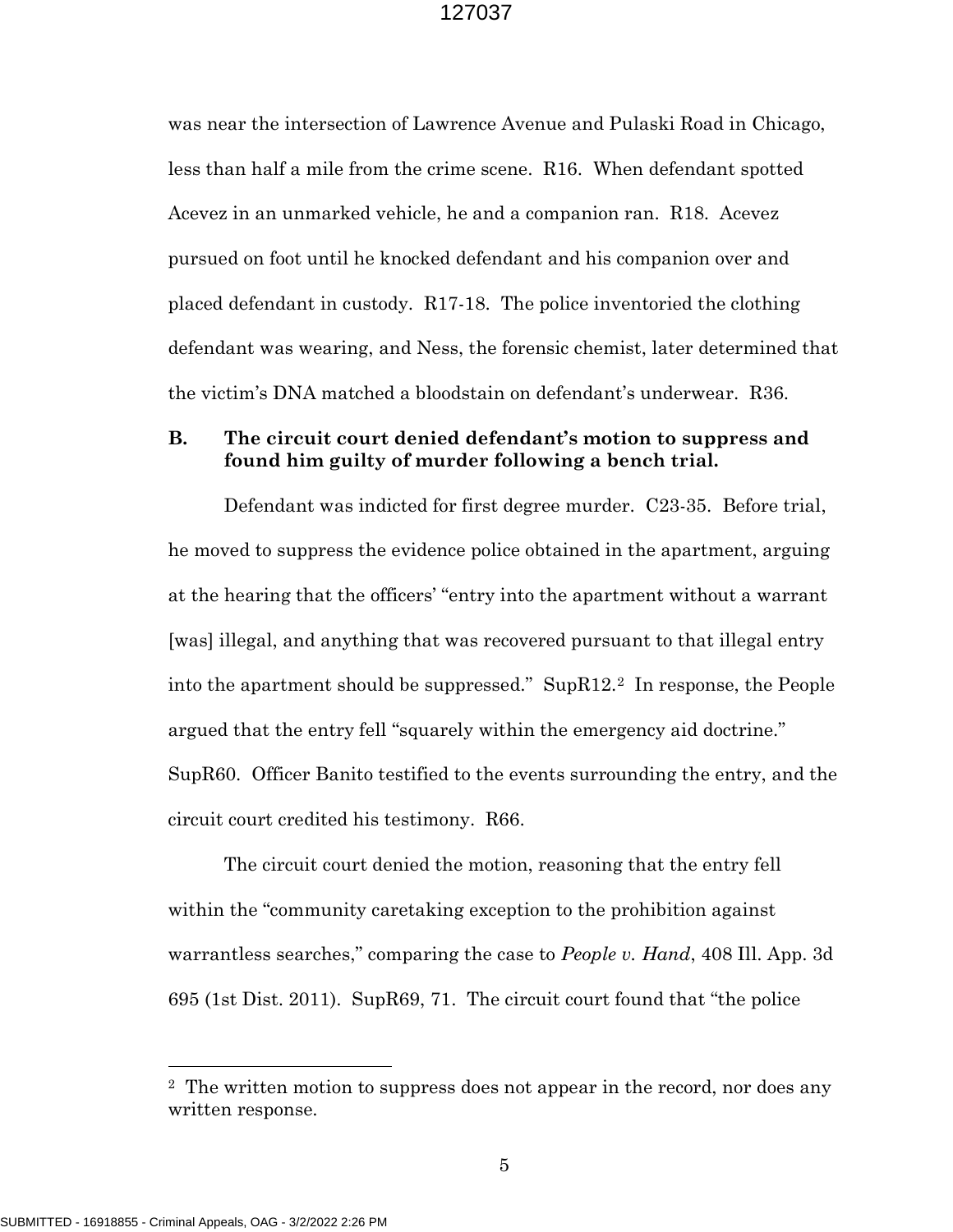[were] not investigating a crime, but it certainly seems to be reasonable that they [were] concerned with respect to what happened, and they wanted to make sure that no one [was] in any distress." R69. "They [were] presented with  $\lceil \varphi \rceil$  instance where there was some kind of physical altercation, ... somebody was heard to say are you okay, get up, and then we've got someone who's [sic] conduct is not consistent with looking to demonstrate to the police that everyone is, in fact, okay." SupR70. The fact that defendant "wasn't there and that these doors were open would be one more reason for the police to suspect that perhaps someone needs their help and is in some kind of distress." SupR70-71.

During the prosecution's case, Ali testified as described above, see supra pp. 1-2,  $SupR82-SupR126$ , and the parties stipulated that Officer Lugo would testify as he did at the suppression hearing, see supra pp. 2-4, R38. Forensic investigator David Ryan testified about the photographs and evidence collected from the scene, SupR126-57, including the victim's body and the murder weapon — a steak knife — found behind a suitcase in the closet, SupR131-32. Dr. Kristin Escobar Alvarenga, the medical examiner who performed the autopsy, testified that the victim sustained injuries to the abdomen, face, neck, chest, and lower extremity, SupR161, though he had no defensive wounds, Sup $R166$ . Alvarenga testified that the cause of death was a stab wound to the abdomen that injured the liver, inferior vena cava, and aorta, and that the manner of death was a homicide. SupR167-68; SupR158-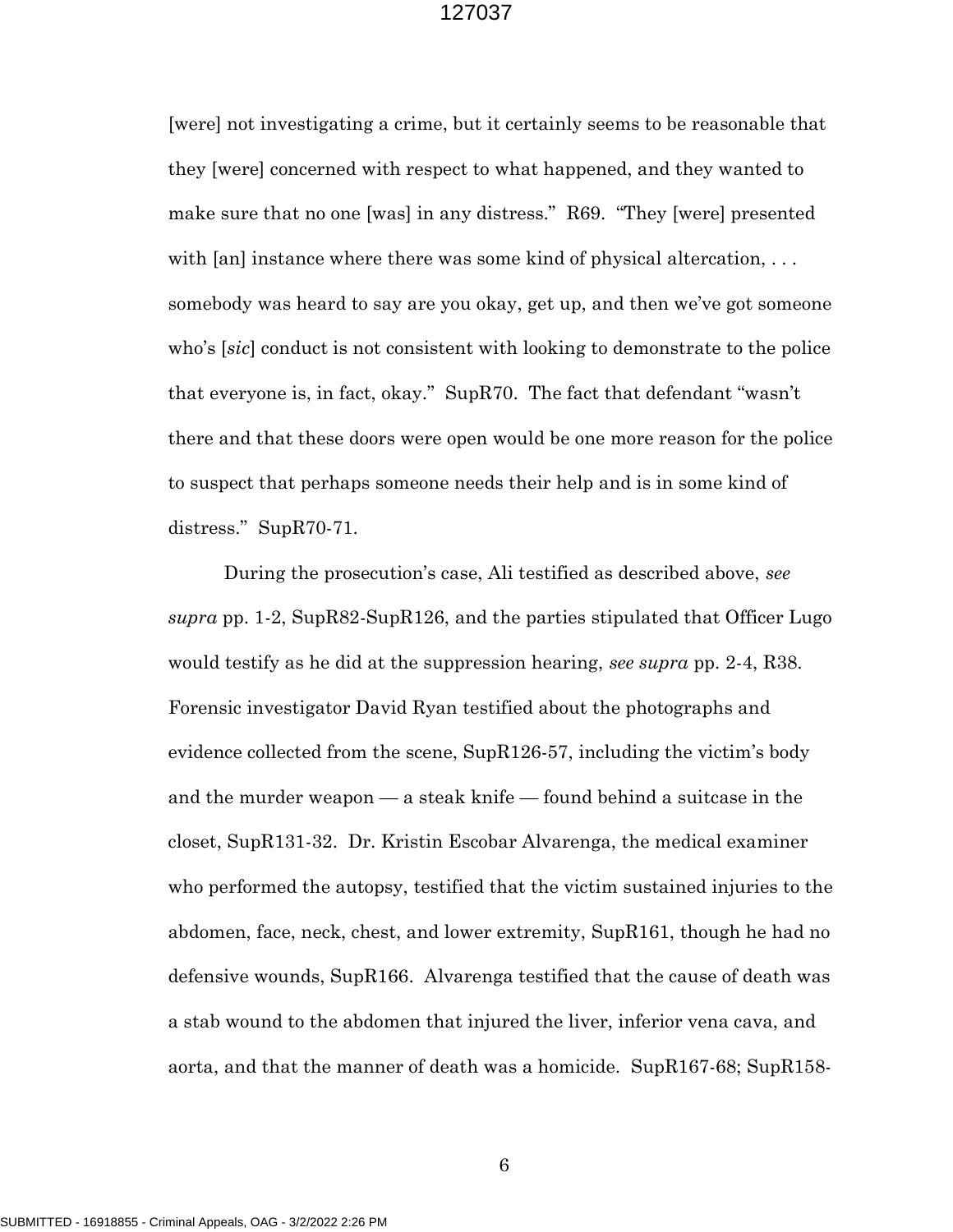73. Officer Acevez testified as to his arrest of defendant after defendant's flight as described above, R15-33, and the parties entered into several stipulations, including as to the photographing of defendant and recovery of defendant's clothing after his arrest, R33-35, that police evidence technicians recovered a bloodstain from defendant's underwear and a buccal standard from defendant, R35-36, and that Ness would testify as a forensic chemist and expert in DNA analysis that the victim's DNA was present in the bloodstain on defendant's underwear and that defendant's DNA was found on the handle of the murder weapon (in addition to potentially other contributors), R36-38.

In defendant's case, the parties stipulated that the medical examiner would testify that the victim had consumed alcohol, R42-44, and that Ness would testify that she received samples from fingernail scrapings from the victim and that defendant could be excluded from one sample, but that the other sample was a mixture of at least two people but was potentially incomplete and not suitable for comparison, R45-47. Defendant did not testify. R51. In closing, defendant argued that the evidence was "consistent with him coming in to the apartment and finding his roommate in the condition that he found him and attempting to do something or attempting to render some aid," and that it was a "guess as to what happened up in that room." R66-67, 77.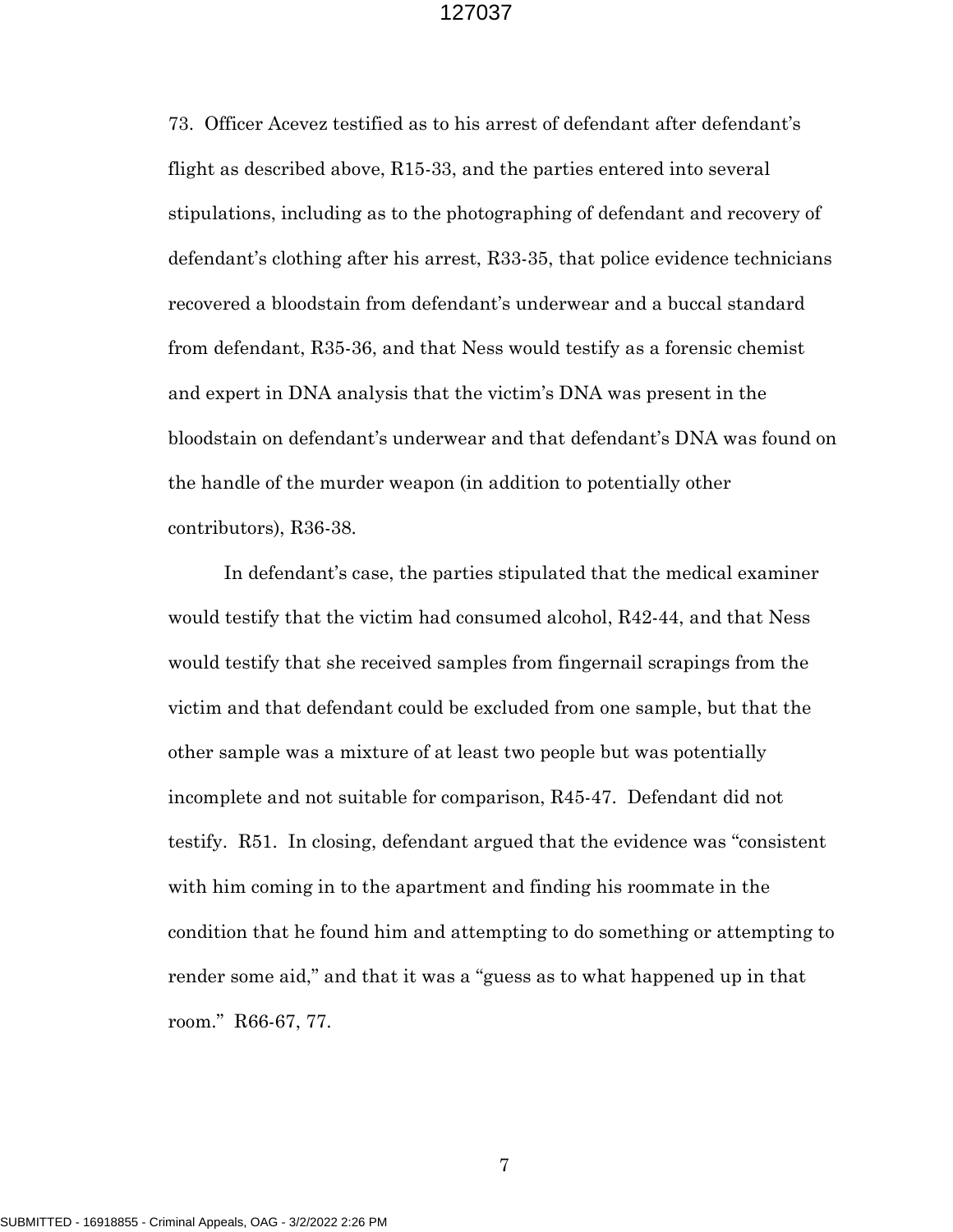The circuit court found defendant guilty, R98, and sentenced him to 23 years in prison, C160.

#### C. The appellate court affirmed.

On appeal, defendant challenged the officers' warrantless entry into his apartment and the sufficiency of the evidence. The appellate court found that the emergency aid exception to the warrant requirement applied, explaining that it did "not matter whether the emergency aid exception is a subset of the community caretaking doctrine or that the trial court did not rely on this exception." *People v. Aljohani*, 2021 IL App (1st) 190692,  $\llbracket$  52. The appellate court further found that "the police acted prudently, waiting to enter until they had reasonable grounds to believe that the injured person had been abandoned and left alone." Id. While the officers initially indicated to Ali that they did all they could, "they had begun to suspect that something was wrong." Id.  $\llbracket$  54. When the officers returned to defendant's apartment and knocked for five minutes without response — despite a prompt answer minutes earlier — that, "combined with the wide-open gates and doors, gave the officers reasonable grounds to believe an injured person had just been abandoned." Id. In addition, the appellate court found that the evidence was sufficient to convict defendant of murder beyond a reasonable doubt. Id.  $\P$  70.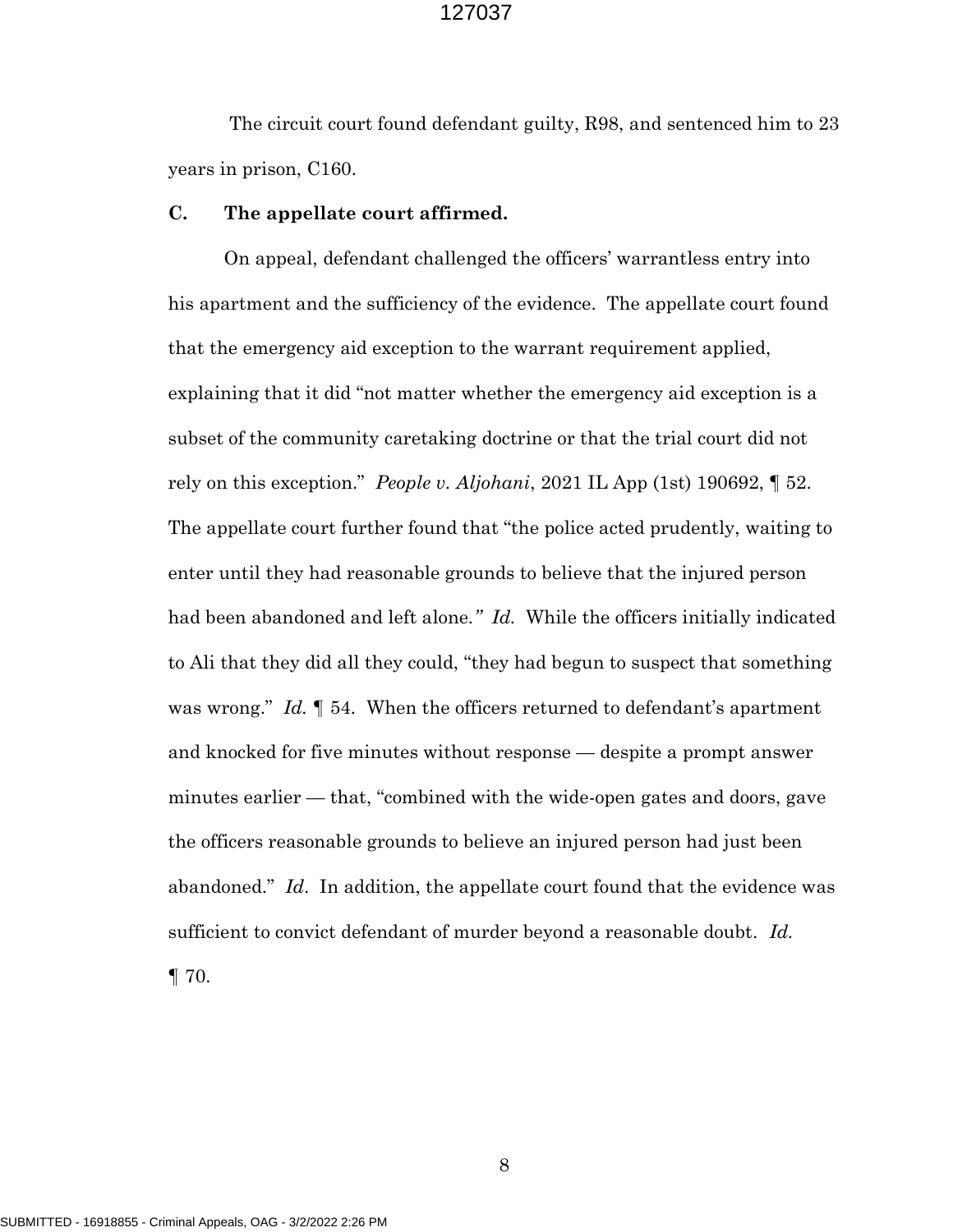#### STANDARDS OF REVIEW

This Court reverses a trial court's findings of fact when ruling on a motion to suppress only if they are against the manifest weight of the evidence. People v. Lindsey, 2020 IL 124289, ¶ 14. This Court reviews de novo the legal effect of those facts. Id.

"In reviewing the sufficiency of the evidence in a criminal case, our inquiry is whether, after viewing the evidence in the light most favorable to the prosecution, any rational trier of fact could have found the essential elements of the offense beyond a reasonable doubt." *People v. Hardman*, 2017 IL 121453, ¶ 37 (quotation marks omitted).

#### ARGUMENT

 While the Fourth Amendment generally requires a warrant for officers to enter a home without consent, an exigency obviating that obligation is the need to assist someone who is seriously injured or threatened with injury. Under this so-called emergency aid exception, officers may enter a home without a warrant to provide emergency assistance to an injured occupant.

This exception applied to the officers' entry into defendant's apartment because they reasonably believed that defendant's roommate may have suffered a serious injury and needed medical attention. Officers responded to a call in the middle of the night from a neighbor who had heard an altercation and panicked words, were greeted by defendant who would not let the officers see his roommate, then could not elicit a response from the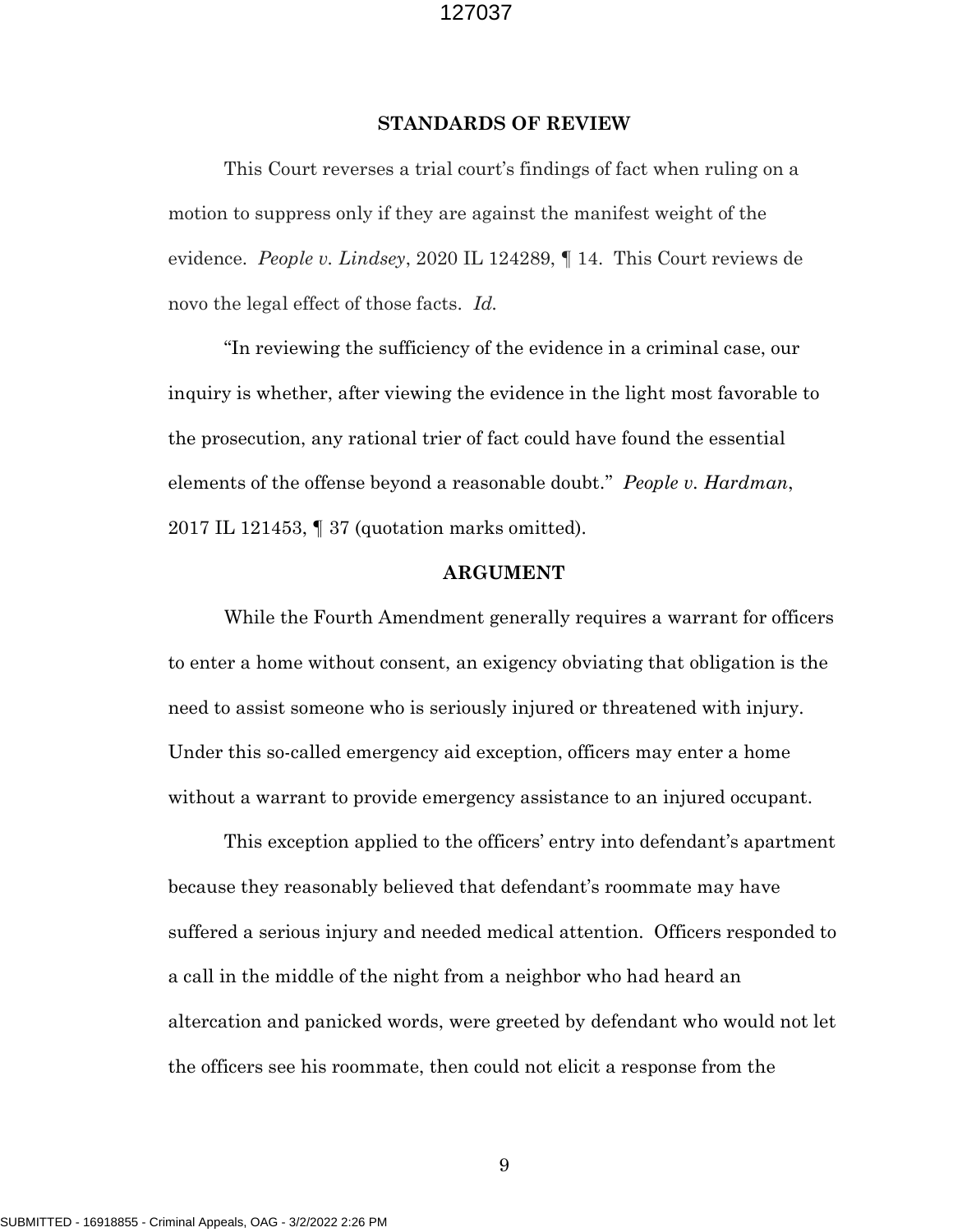apartment despite repeated knocking, and upon investigation discovered a wide open outer gate, building door, and apartment door, all of which suggested that defendant had fled and abandoned an injured person inside.

 Alternatively, even if the emergency aid exception did not apply, the good-faith exception to the exclusionary rule would apply because binding precedent at the time of the officers' entry held that the officers could enter pursuant to both the emergency aid exception and the community caretaking doctrine. Although the United States Supreme Court has since held that the community caretaking doctrine does not apply to residences, see Caniglia v. Strom, 141 S. Ct. 1596, 1598-99 (2021), at the time of the officers' entry, they could reasonably rely on Illinois appellate court cases holding that the community caretaking doctrine authorized entries such as theirs.

 Finally, viewing the evidence in the light most favorable to the prosecution, any rational trier of fact could have found defendant guilty of murder beyond a reasonable doubt. The evidence against defendant included his presence at the murder scene; Ali and his wife hearing what sounded like wrestling, followed by a panicked voice Ali believed to be defendant's calling "Talal, Talal," then the sound of something being dragged; defendant's admission to Ali that he there had been an argument between him and Talal; defendant lying that Talal was in the bathroom, then refusing to let Ali see Talal; defendant lying to the police that everything was okay and Talal was "sleeping" and his refusal to let them see him; defendant's flight from the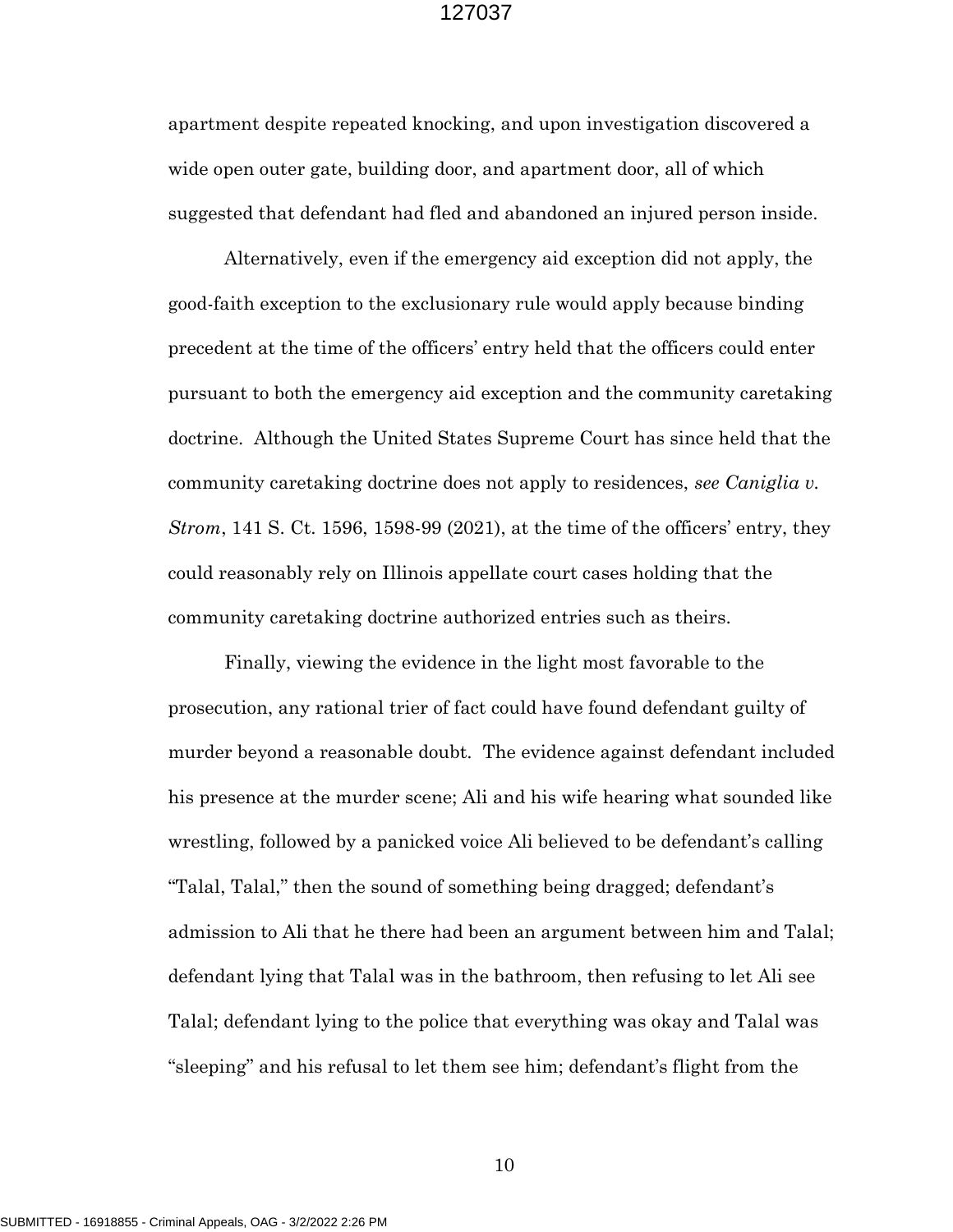scene, leaving the back door wide open, and his flight from police two days later; defendant's DNA on the handle of the murder weapon; and the victim's DNA in a blood stain on defendant's underwear.

## I. The Emergency Aid Exception to the Warrant Requirement Authorized the Officers to Enter Defendant's Apartment.

## A. Officers may enter a home when they reasonably believe an occupant may require immediate aid.

While the Fourth Amendment generally requires a warrant for officers to enter a home without consent, "because the ultimate touchstone of the Fourth Amendment is 'reasonableness,' the warrant requirement is subject to certain exceptions." Brigham City v. Stuart, 547 U.S. 398, 403 (2006). Various "exigencies of the situation" can make "the warrantless search... objectively reasonable.'" Id. (quoting Mincey v. Arizona, 437 U.S. 385, 393- 394 (1978)).

"One exigency obviating the requirement of a warrant is the need to assist persons who are seriously injured or threatened with such injury." Id. "'The need to protect or preserve life or avoid serious injury is justification for what would be otherwise illegal absent an exigency or emergency." Id. (quoting Mincey, 437 U.S. at 392) (further quotation marks omitted). "Accordingly, law enforcement officers may enter a home without a warrant to render emergency assistance to an injured occupant or to protect an occupant from imminent injury." Id.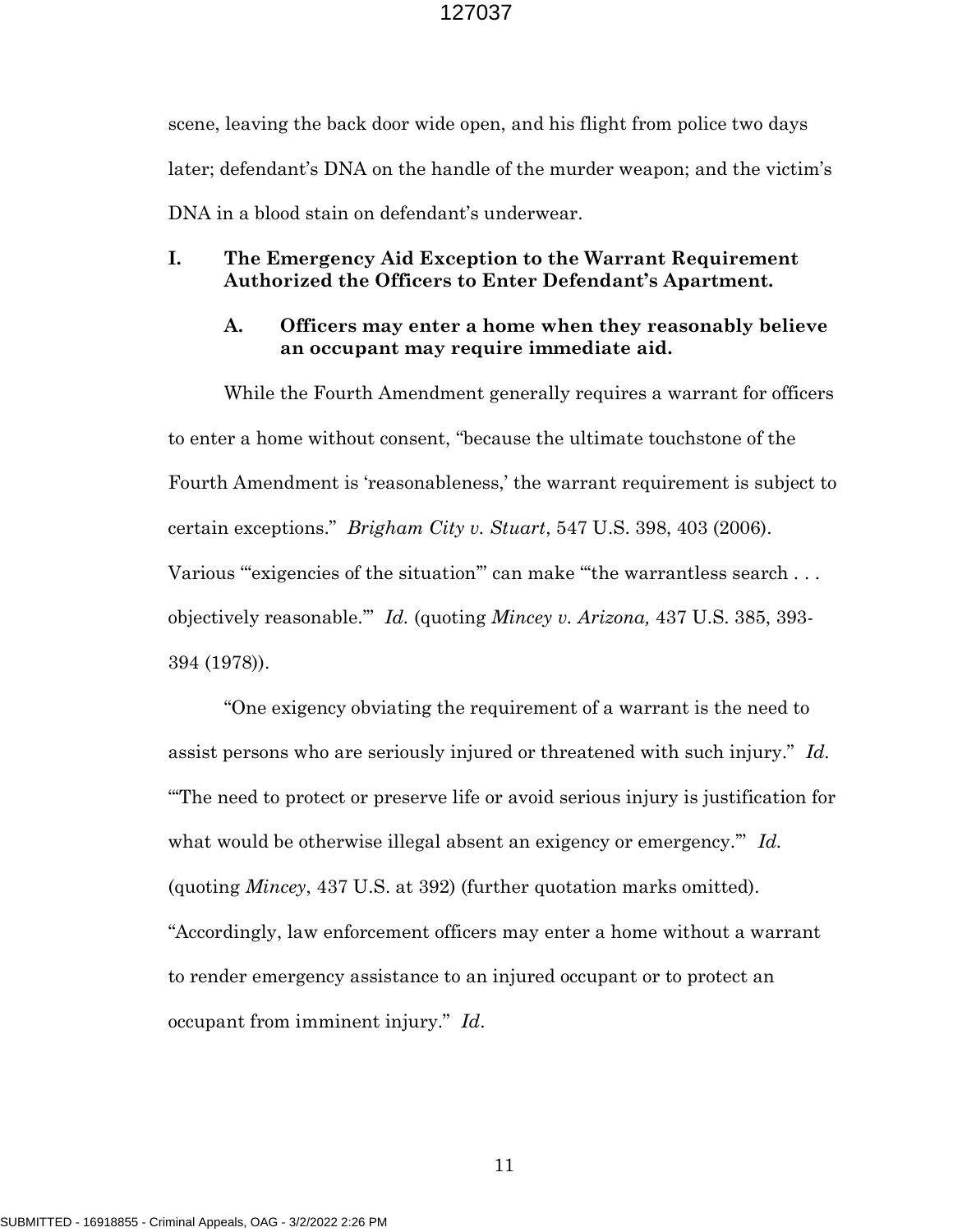Indeed, the United States Supreme Court has made clear that courts "do not question the right of the police to respond to emergency situations," and "[n]umerous state and federal cases have recognized that the Fourth Amendment does not bar police officers from making warrantless entries and searches when they reasonably believe that a person within is in need of immediate aid." *Mincey*, 437 U.S. at 392. And the Court has "repeatedly rejected" any consideration of the "officers' subjective motivations" in determining whether the entry was reasonable — an "action is 'reasonable' under the Fourth Amendment, regardless of the individual officer's state of mind, as long as the circumstances, viewed *objectively*, justify the action." Brigham City, 547 U.S. at 404 (emphasis in original); see also id. ("The officer's subjective motivation is irrelevant."). Thus, application of the emergency aid exception "does not depend on the officers' subjective intent" and "requires only an objectively reasonable basis for believing . . . that a person within the house is in need of immediate aid." Michigan v. Fisher, 558 U.S. 45, 47 (2009) (per curiam) (internal quotation marks and brackets omitted).

 Illinois courts have similarly recognized the "emergency exception to the warrant requirement," and held that, "under this exception, police may make a warrantless entry into private premises if they reasonably believe an emergency exists." *People v. Meddows*, 100 Ill. App. 3d 576, 579-80 (5th Dist.) 1981); see also People v. McCall, 2021 IL App (1st) 172105, ¶ 62 ("The so-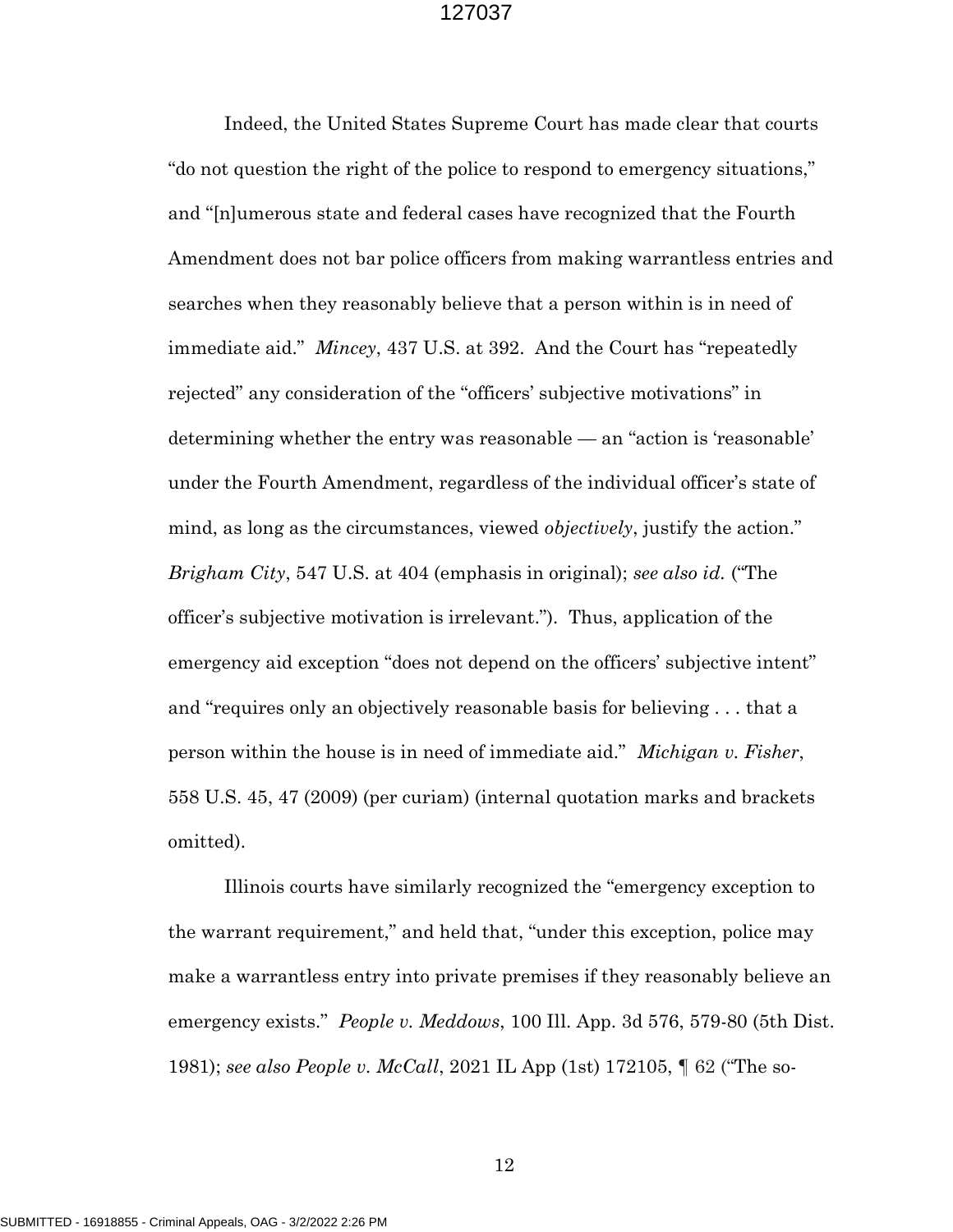called 'emergency aid exception' permits law enforcement to make a warrantless entry into a home in emergency situations."); People v. Ramsey, 2017 IL App (1st) 160977, ¶ 24 (emergency aid exception "permits a warrantless entry into a home . . . [i]f officers believe it is necessary to enter a home to render emergency assistance to an injured occupant or to protect an occupant from imminent injury") (internal quotation marks omitted). "The reasonableness of the belief that an emergency, a situation requiring immediate action, existed is determined by the entirety of all of the circumstances known to the police at the time of the entry." Meddows, 100 Ill. App. 3d at 580; see also Ramsey, 2017 IL App (1st) 160977, ¶ 24.

Here, based on the totality of the circumstances, the officers had an objectively reasonable basis to believe that a person in defendant's apartment, namely Talal, could be in need of immediate aid.

## B. The officers had a reasonable basis for believing that the murder victim might be seriously injured and in need of immediate aid.

The circumstances the officers faced in this case provided an objectively reasonable basis to believe that Talal could require immediate aid. The officers responded to a call in the middle of the night from a neighbor who heard a "serious" altercation followed by panicked words, and were greeted by defendant, who would not let the officers see the other resident of the apartment and then refused to respond to the officers' subsequent knocking at the door, suggesting that the other resident might be seriously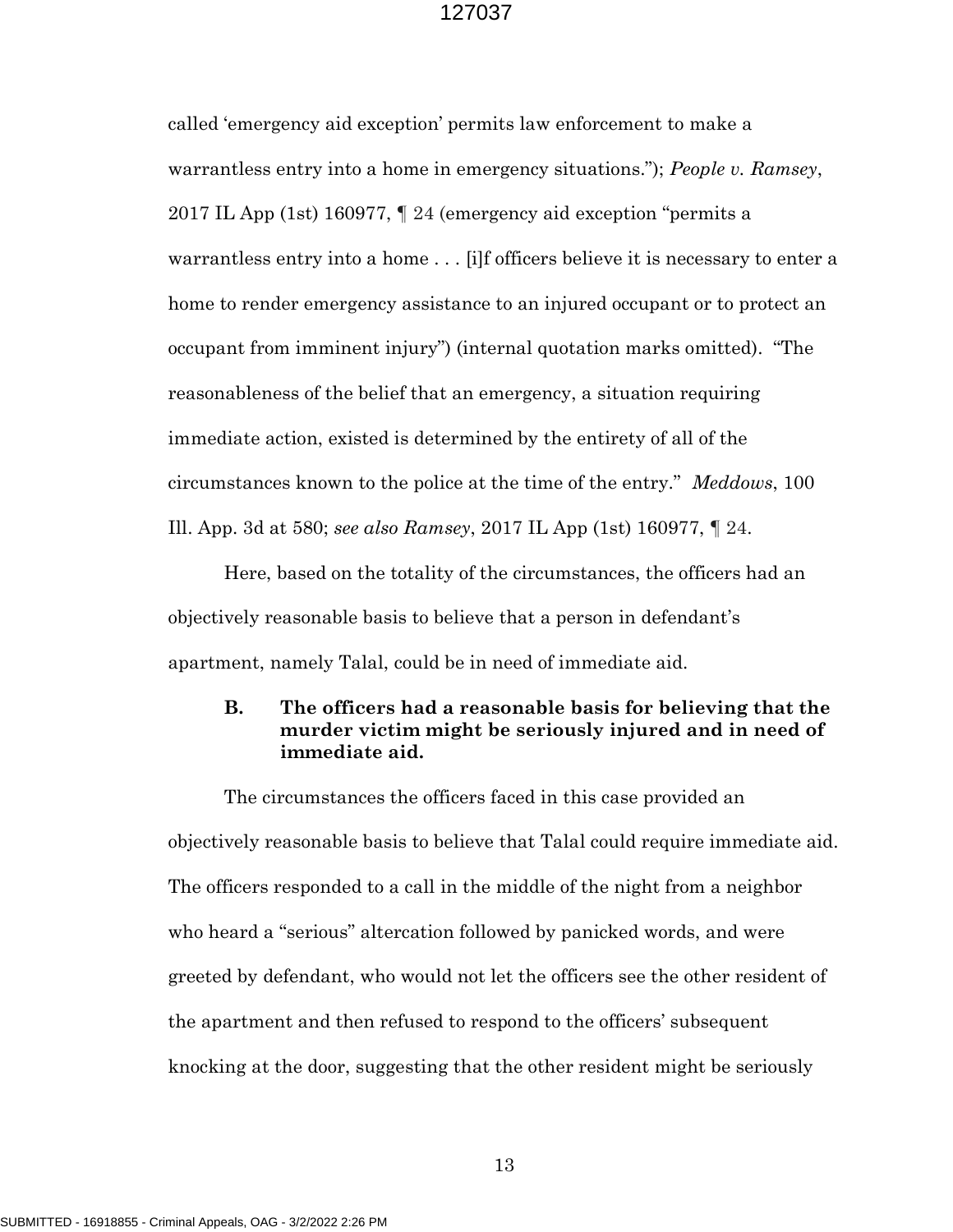injured. Further investigation around back revealed an open outer gate, building door, and apartment door, also indicating that the altercation had led to an injury so severe that defendant fled without bothering to close the door, and that the injured person may have been abandoned inside without necessary aid.

Comparing the circumstances here to those in Brigham City, Fisher, and *Mincey* confirms that the officers' entry was reasonable. In *Brigham* City, the United States Supreme Court found the officers' entry "plainly reasonable" when officers responded to a 3 a.m. complaint about a loud party, heard "an altercation occurring, some kind of a fight" with "thumping and crashing" and "people yelling 'stop, stop' and 'get off me,'" proceeded around back to investigate, and could see into the kitchen where a "juvenile, fists clenched, was being held back by several adults," until he broke free and struck one of the adults, who spat blood into the sink. 547 U.S. at 400. In fact, the circumstances present in this case provided the officers with even more basis to enter than in *Brigham City*. Here, the officers similarly responded to a report of an altercation, and, unlike in *Brigham City*, they had no reason to believe that the injury was limited to spitting blood, much less that anyone remained to provide or call for emergency aid.

In Fisher, the Supreme Court explained that officers "do not need ironclad proof of a likely serious, life-threatening injury," as all that mattered was "whether there was an objectively reasonable basis for believing that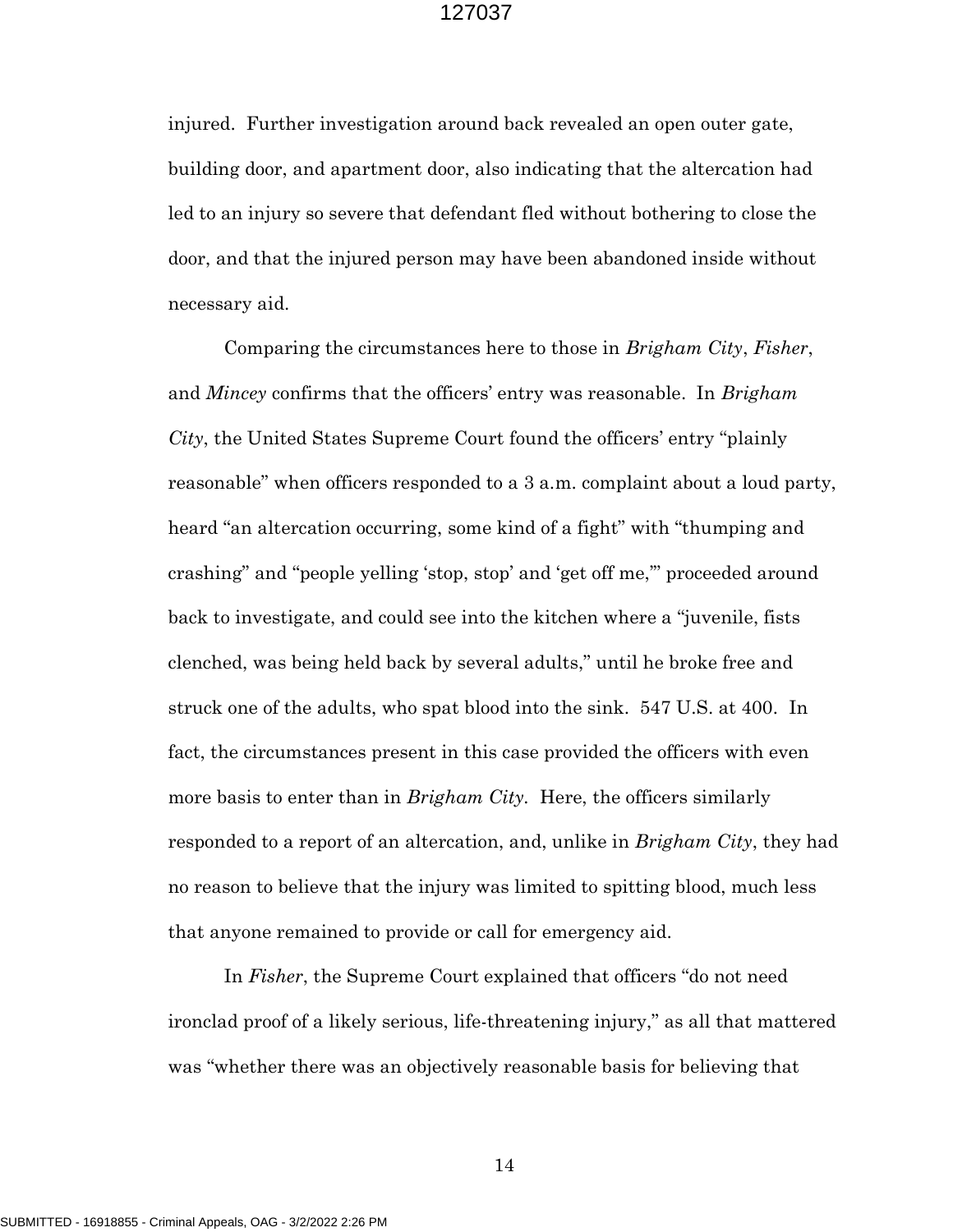medical assistance was needed, or persons were in danger." 558 U.S. at 49 (internal quotation marks omitted). In that case, the Court found that a "straightforward application" of the emergency aid exception "dictates that the officer's entry was reasonable." Id. at 48. "Just as in Brigham City, the police officers here were responding to a report of a disturbance." Id. Officers found a damaged truck in the driveway and Fisher "inside the house, screaming and throwing things" and with "a cut on his hands." Id. at 45-46. Although the officers "did not see punches thrown, . . . they did see Fisher screaming and throwing things" and "it would be objectively reasonable to believe that Fisher's projectiles might have a human target (perhaps a spouse or a child), or that Fisher would hurt himself in the course of his rage." Id. at 48.

Conversely, the facts of this case have far less in common with Mincey, where the Supreme Court held that the officers' entry was unreasonable. 437 U.S. at 393. In that case, homicide detectives entered an apartment only after all persons had been located and there was no possibility of an injured person inside. Id. Under those circumstances, the Court held, officers should have obtained a warrant before entering and beginning a four-day-long search. Id. Here, by contrast, Talal had not been located when the officers entered and they could have reasonably concluded that he might require emergency aid. Indeed, contrary to defendant's argument, Def. Br. 25, *Mincey* demonstrates that the officers' uncertainty about Talal's status made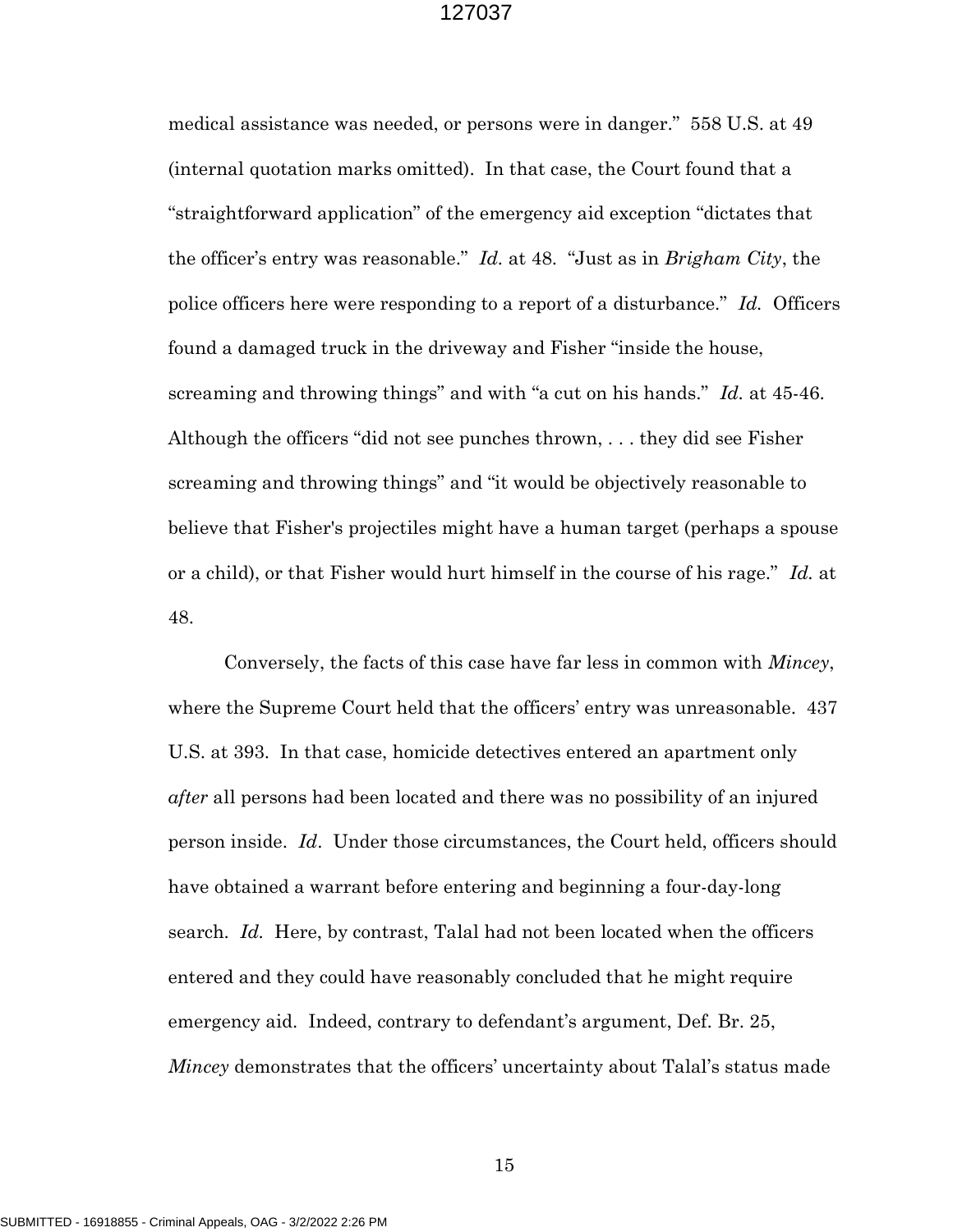their entry into the apartment *more* reasonable than if they had already ascertained the status of all residents and learned none was in need of immediate aid. Given Ali's report to police that he had heard what sounded like a violent altercation, the fact that police had not located Talal despite calling out to him from the open back door only added to the reasonableness of their belief that someone needed aid.

In addition to being dictated by United States Supreme Court precedent, the appellate court's decision below also is consistent with the decisions of other federal and state courts across the country, which have found that the emergency aid exception applies under circumstances where officers are faced with little more an open door in unusual circumstances, and less indicia of a need for assistance than was present here.

For instance, the Texas high court held that a warrantless entry into a house was reasonable where officers "received a call from appellant's neighbors saying that they were concerned for appellant's safety because his front door had been left open even though his car was not in his driveway," and the officers subsequently "call[ed] into the house and receiv[ed] no response." Shepherd v. State, 273 S.W.3d 681, 684 (Tex. Ct. Crim. App. 2008). Similarly, the Ninth Circuit determined that the emergency aid exception applied when a neighbor informed officers "that a passerby had told him that he saw a young person run from a neighbor's house across the street," the officers then discovered an open rear door and observed evidence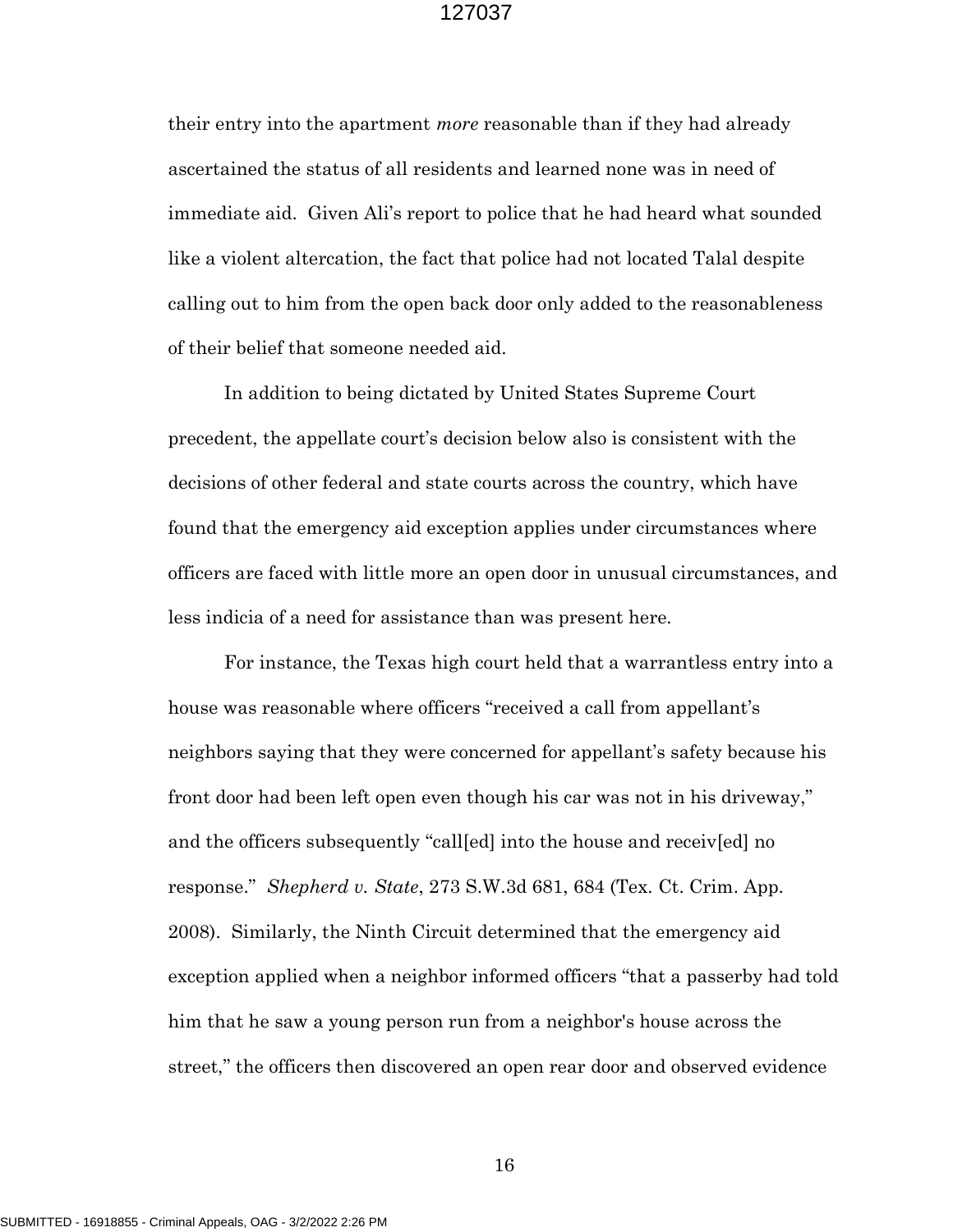that a resident was or should have been at home (the lights and a television were on), and the officers received no response when they announced their presence. Murdock v. Stout, 54 F.3d 1437, 1439, 1441-42 (9th Cir. 1995). The Sixth Circuit "h[e]ld that the combination of a 911 hang [up] call, an unanswered return call, and an open door with no response from within the residence is sufficient to satisfy the exigency requirement." Johnson v. City of Memphis, 617 F.3d 864, 869 (6th Cir. 2010). And the Michigan appellate court held that officers' entry into a condominium was "justified under the emergency-aid exception" because "officers were specifically dispatched to the residence on a report of an open door to a residence blowing in the wind," which "was particularly unusual considering that it was noon, on a weekday afternoon in November in Michigan." People v. Lemons, 830 N.W.2d 794, 797-798 (Mich. App. Ct. 2013).

For his part, defendant argues that the officers' entry was unreasonable because no officer testified to his subjective belief that an emergency existed, see Def. Br. 34, but this is incorrect; as explained, the "officer's subjective motivation is irrelevant." *Brigham City*, 547 U.S. at 404. In any event, although defendant summarily asserts that "there can be little argument as to the officer's motivations," Def. Br. 34, he has not sought to, and cannot, demonstrate that the circuit court's finding that the officers were "concerned with respect to what happened, and they wanted to make sure that no one [was] in any distress," R69, was against the manifest weight of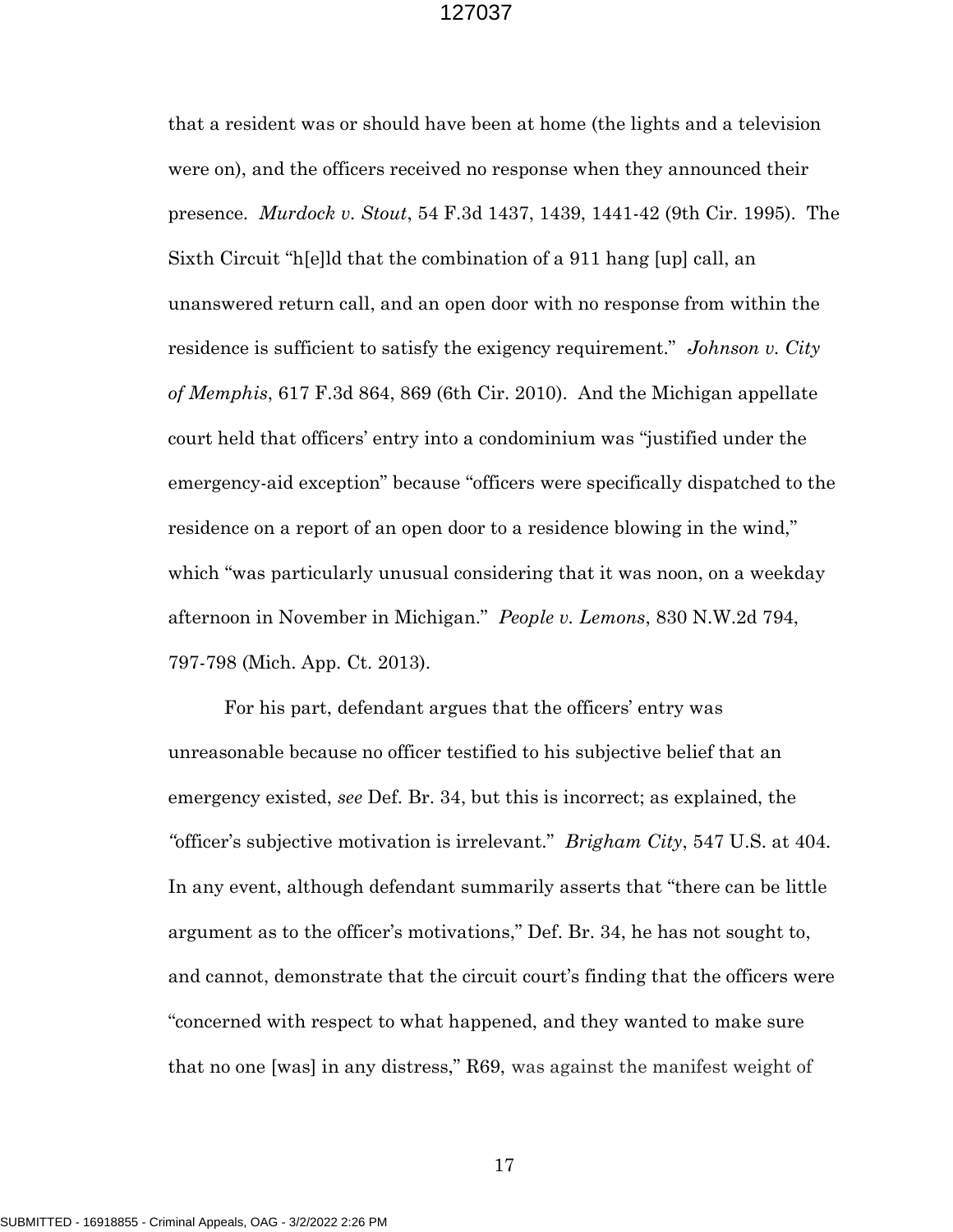the evidence, see Lindsey, 2020 IL 124289, ¶ 14. And there is no evidence to suggest that the officers had any motive other than to ensure the safety of the apartment's residents, based on Ali's report that "someone was seriously hurt" or "seriously injured" inside the apartment. SupR46. This is confirmed by the fact that, notwithstanding defendant's suspicious behavior in the face of Ali's insistence that someone might be injured, the officers did not enter the apartment until they found the back door wide open and received no response when they announced their presence.

Defendant's argument that if "the officers were concerned about the safety and well-being of a third party in [defendant's] home, they would have acted on that concern as soon as they arrived, rather than waiting 15-20 minutes," Def. Br. 33; see also id. at 31 (citing People v. Lomax, 2012 IL App (1st) 103016, for the proposition that the "passage of time also supports a finding that there existed no reasonable grounds to believe there was an emergency"), is similarly misplaced. Again, the officers' subjective motivations are irrelevant. *Brigham City*, 547 U.S. at 404.

Regardless, Lomax underscores the reasonableness of the officers' actions here. In Lomax, the appellate court held that the officers' entry into an apartment was reasonable when 911 callers reported shots fired in a building, and one caller specified that the shots were fired in the first-floor rear unit. Id.  $\mathbb{I}$  36. Because the reported conduct occurred inside the apartment, the court explained, "officers would not be able to corroborate the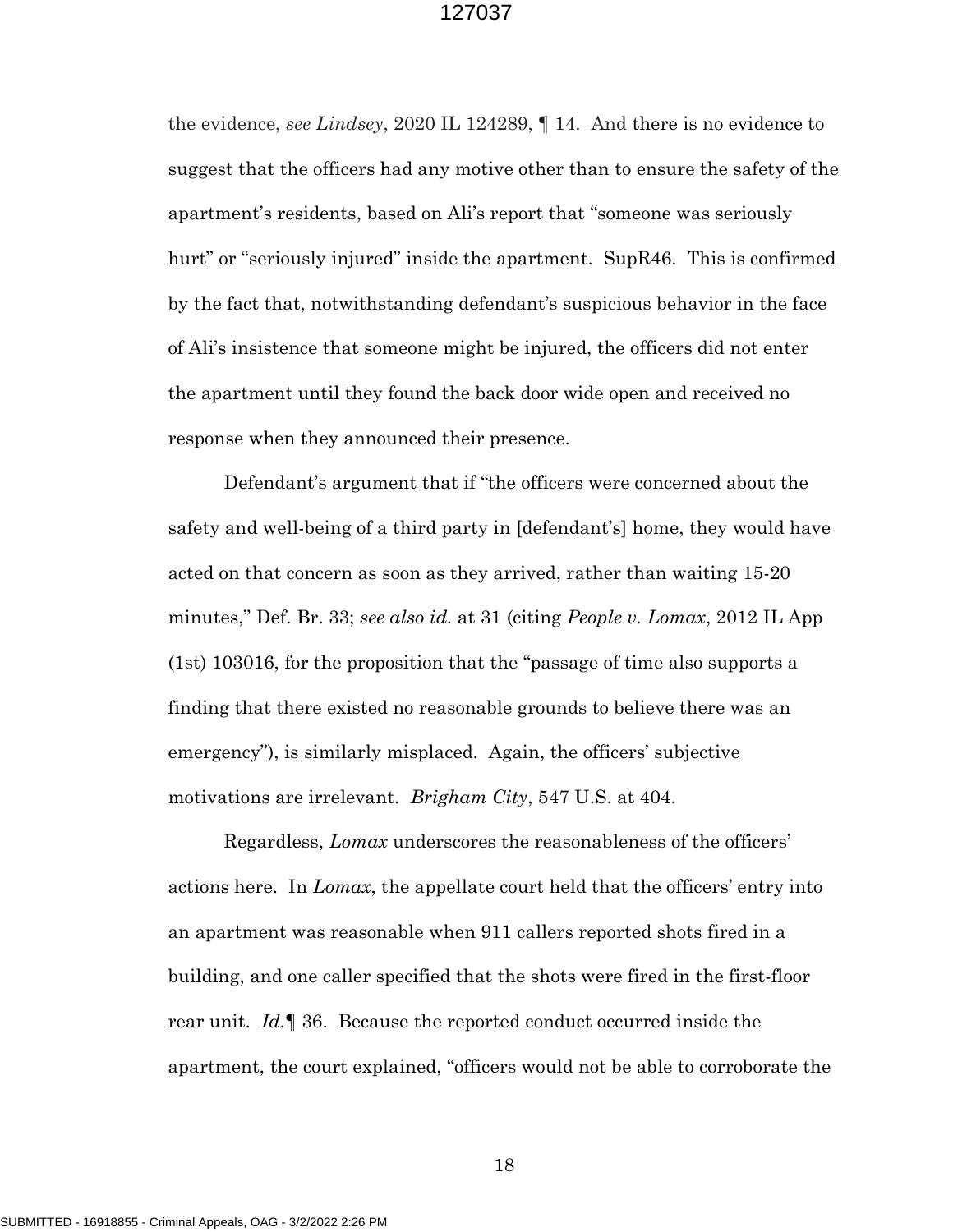facts of the 911 calls until they were inside the apartment"; accordingly, to hold that officers could not investigate reports of violence "heard *inside* the apartment would undermine the purpose of the 911 system and unreasonably delay medical attention to people in need of immediate assistance. Id. 143 (emphasis in original).

Much like in *Lomax*, once defendant refused to allow the officers to speak with Talal, they had no means of confirming Talal's safety without entering the apartment. Defendant's argument that the officers' decision not to immediately enter the apartment suggests that they could not reasonably believe the situation was urgent, see Def. Br. 31, overlooks that throughout this time the officers' investigation was ongoing, and they discovered additional evidence of an emergency: not only did defendant refuse to let them speak with Talal, defendant failed to open the door in the face of the officers' repeated knocking, and the officers discovered the wide open back gate and back door, which suggested not only that the altercation might have resulted in a serious injury leading to defendant's flight, but also that nobody remained in the apartment to help Talal or call for aid.

Defendant also cites People v. Feddor, 355 Ill. App. 3d 325, 331 (2d Dist. 2005), AT Br. 32-33, in which the appellate court found that the officers' entry was unreasonable, but that case does not help him, either. In Feddor, the court held that the officers could not have reasonably concluded that the defendant was in need of aid, because they entered his house after a witness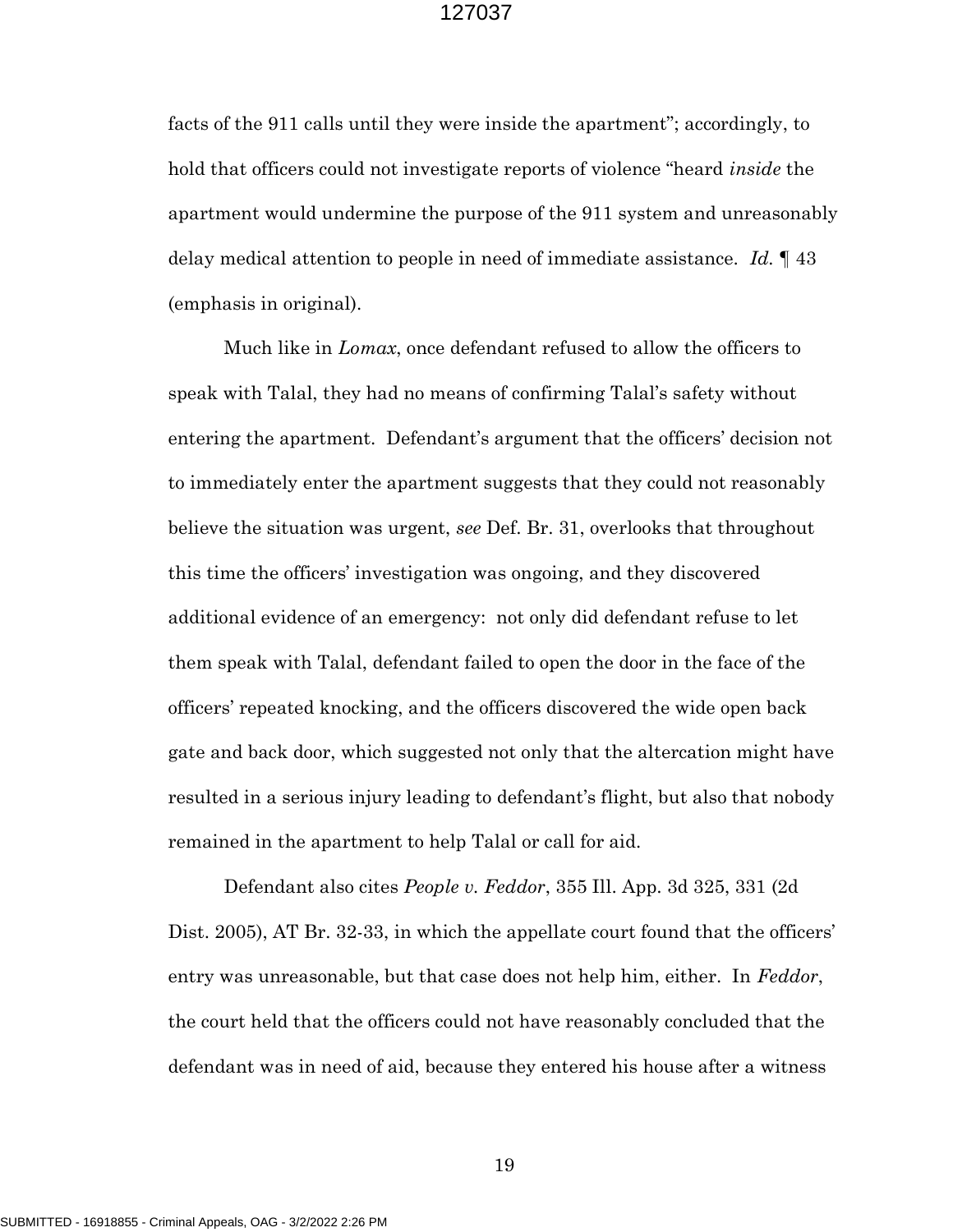reported having seen him driving away from the scene of an accident but "did not observe anything physically wrong with [him]." Id. at 331. Here, by contrast, the officers had no reason to believe that there was nothing "physically wrong" with Talal; on the contrary, the only information they had suggested that Talal was seriously injured and in need of aid. Moreover, to the extent that the officers' 30-40 minute delay in entering the defendant's home in *Feddor* called into question the reasonableness of their belief that he needed aid, 355 Ill. App. 3d at 327-28, the same is not true here. As explained, after defendant refused to let them speak with Talal, the officers conducted further investigation and when they obtained additional evidence that Talal might be injured and in need of help, they reasonably made the decision to enter the apartment.

In the end, defendant's position, if accepted, would put officers in an impossible bind: if they enter immediately to provide emergency aid, they risk being accused of acting rashly, while if they prudently continue their investigation and discover additional facts confirming that emergency aid is required, they face the assertion that there was no true emergency. This cannot be correct. All that is required of officers is that they act reasonably, and here they did so.

## II. Because the Officers' Conduct Was Consistent with Binding Precedent, the Exclusionary Rule Should Not Apply.

 Even if the emergency aid exception to the warrant requirement did not authorize the officers' entry into the apartment, applying the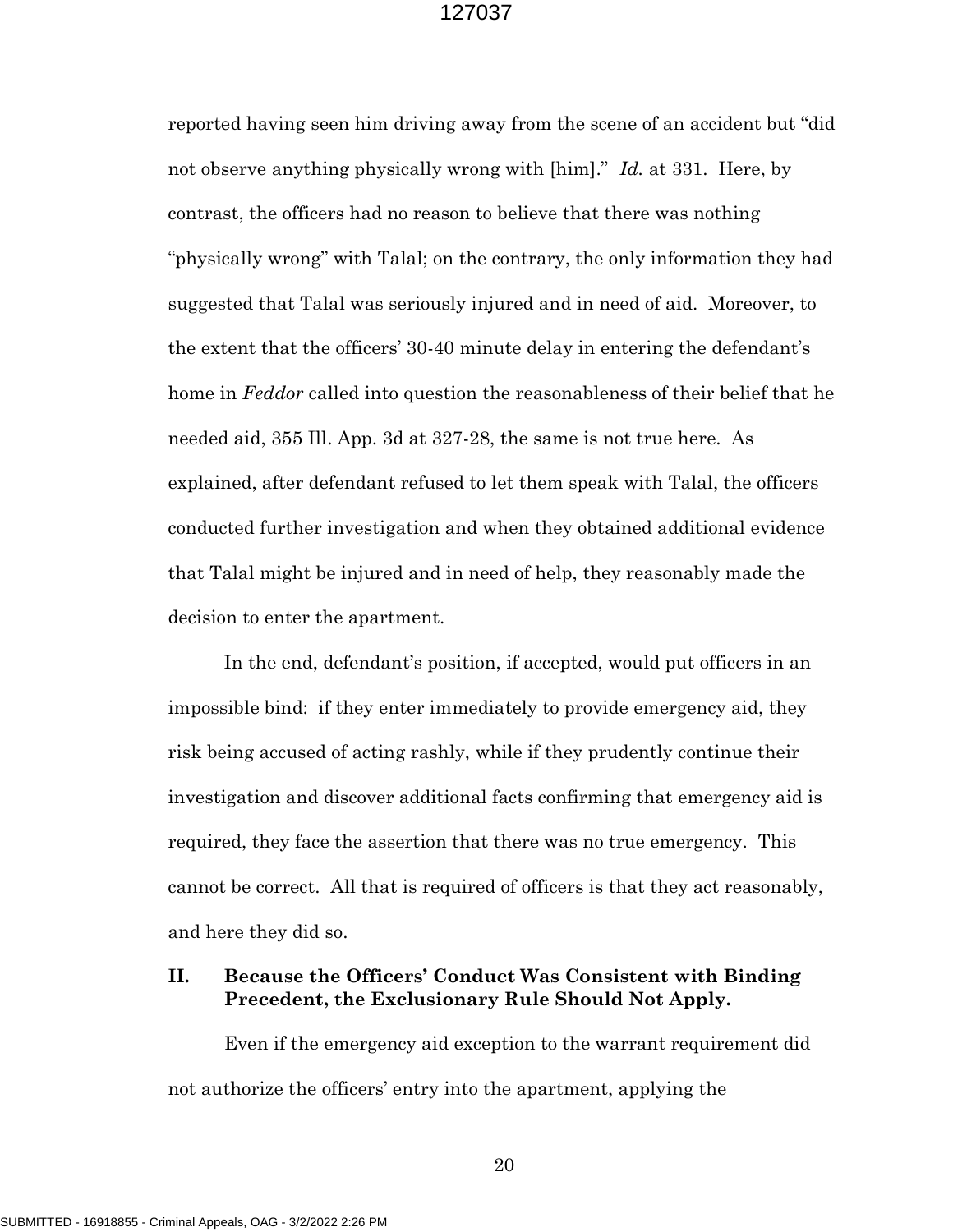exclusionary rule would be inappropriate. Courts exclude evidence obtained in violation of the Fourth Amendment when police officers act culpably. Davis v. United States, 564 U.S. 229, 236 (2011). Under the good-faith exception, the exclusionary rule does not apply when officers conform their actions with precedent permitting their conduct. People v. LeFlore, 2015 IL 116799, ¶ 23. Here, binding precedent advised the officers that they could enter the apartment both under the emergency aid exception and the community caretaking doctrine. Because the officers thus did not act culpably by entering the apartment to check whether the victim needed aid, the exclusionary rule does not apply.

## A. Excluding evidence is a last resort, inapplicable when officers act in good faith.

 The exclusionary rule is a "prudential doctrine" that judges created to deter culpable Fourth Amendment violations. Davis, 564 U.S. at 236 (internal quotation marks omitted). "Exclusion exacts a heavy toll on both the judicial system and society at large, because it almost always requires courts to ignore reliable, trustworthy evidence bearing on guilt or innocence" — its "bottom-line effect, in many cases, is to suppress the truth and set the criminal loose in the community without punishment." LeFlore,  $2015$  IL 116799, ¶ 23. Thus, the "Supreme Court has repeatedly stated that 'exclusion has always been our last resort, not our first impulse,'" id. ¶ 22 (quoting Herring v. United States, 555 U.S. 135, 140 (2009)) (additional internal quotation marks omitted), and has explained that "for exclusion of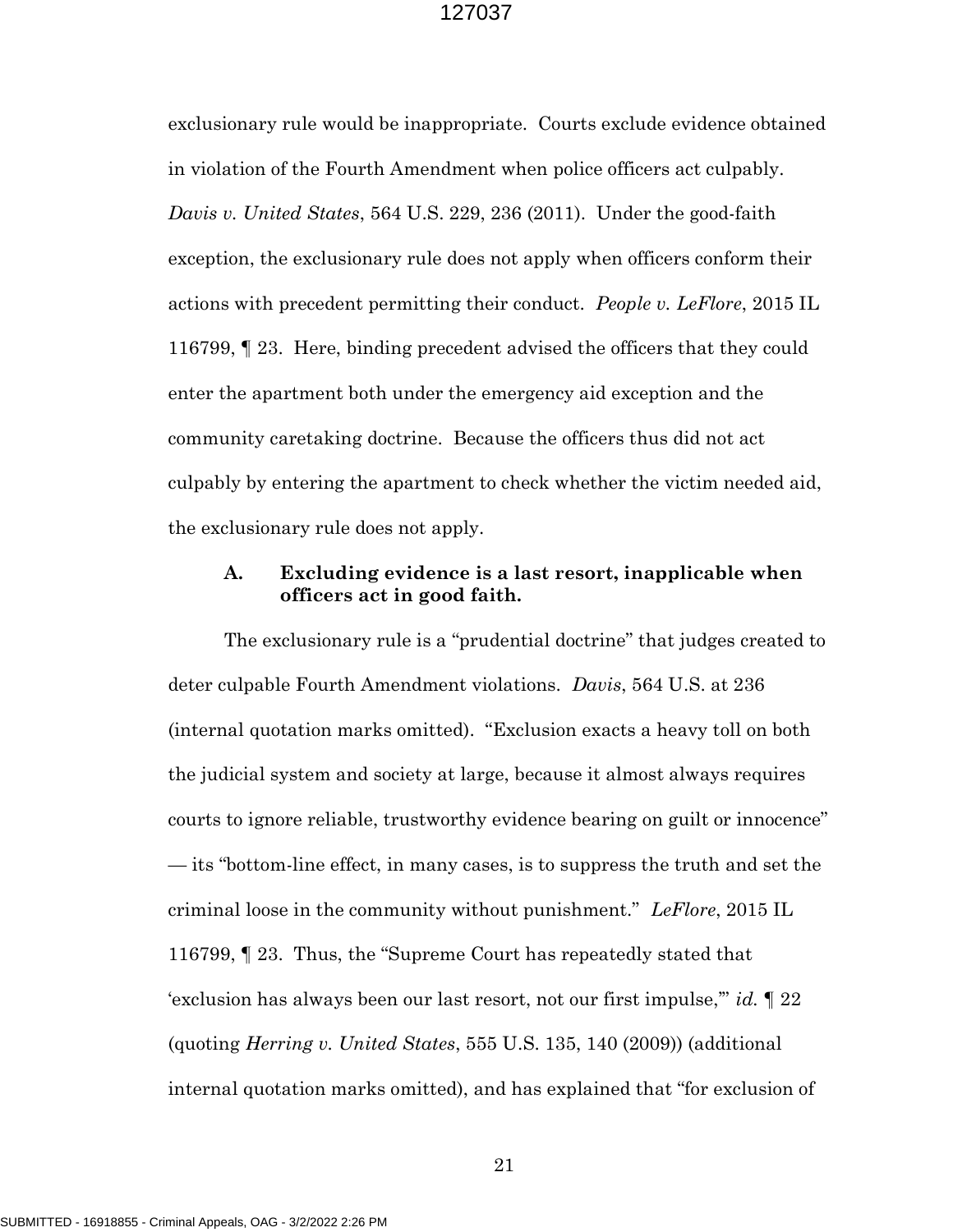the evidence to apply, the deterrent benefit of suppression must outweigh the substantial social costs," id.  $\P$  22-23 (internal quotation marks omitted).

 But the "deterrence rationale loses much of its force and exclusion cannot pay its way" when "police acted with an objectively reasonable goodfaith belief that their conduct was lawful."  $Id. \P$  24 (internal quotation marks and brackets omitted); see also Heien v. North Carolina, 574 U.S. 54, 67-68 (2014) (exclusionary rule does not apply when officer makes reasonable mistake of law). In "determining whether the good-faith exception applies, a court must ask the objectively ascertainable question whether a reasonably well trained officer would have known that the search was illegal in light of all of the circumstances." LeFlore, 2015 IL 116799, ¶ 25 (internal quotation marks omitted). Where, as here, binding precedent held that the officers could enter the apartment to check on the residents, the answer to that question is "no."

## B. Binding precedent authorized the officers to enter the apartment via the emergency aid exception and the community caretaker doctrine.

 As discussed above, the officers acted with an objectively reasonable good-faith belief that their entry into the apartment was authorized under the emergency aid exception to the warrant requirement. See Section I, supra. Binding precedent, including the decisions of the United States Supreme Court in *Brigham City, Mincey*, and *Fisher*, established that officers may enter a residence when they have a reasonable belief that someone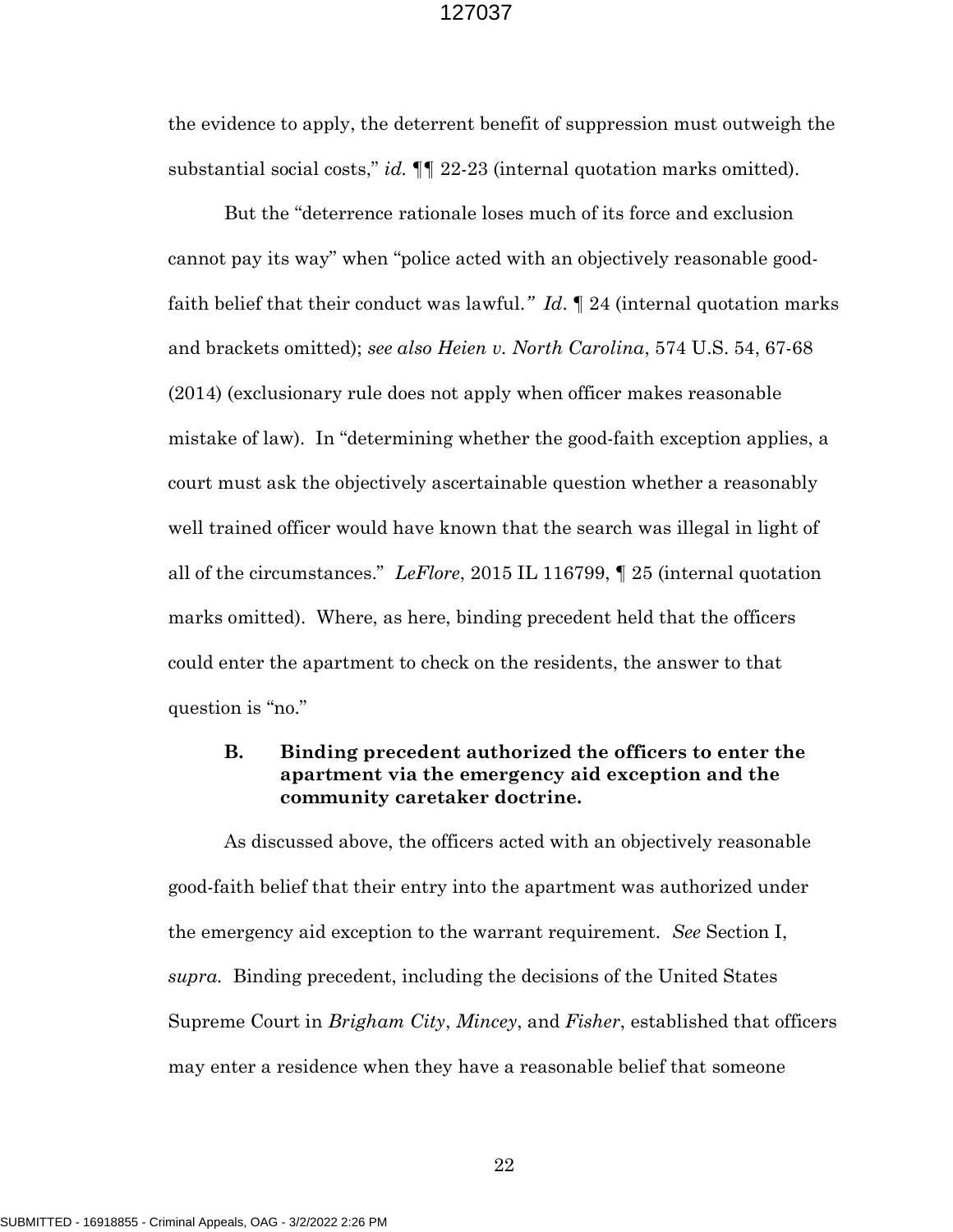inside is in need of immediate aid, and this occurs when there is a credible report of serious violence inside and the officers are unable to locate possible victims without entering. See supra pp. 13-16. Here, the officers responded to a call in the middle of the night from a neighbor who had heard an altercation followed by panicked sounds, defendant refused to allow the officers talk to Talal and then failed to answer the door when the officers returned to investigate further, and the officers' additional investigation revealed a wide open outer gate, building door, and apartment door, suggesting that defendant had fled and left Talal without aid or means of summoning help.

Not only was the officers' entry consistent with cases applying the emergency aid exception, binding precedent at the time authorized the officers to enter the apartment under the community caretaking doctrine. That doctrine authorized "searches or seizures as reasonable under the fourth amendment when police are performing some function other than investigating the violation of a criminal statute" and the action "was undertaken to protect the safety of the general public." People v. McDonough, 239 Ill. 2d 260, 269, 272 (2010). To be sure, the Supreme Court has recently held that there is no "freestanding community-caretaking exception" that allows officers to enter private residences in efforts "distinct from the normal work of criminal investigation" with no showing of exigent circumstances. Caniglia v. Strom, 141 S. Ct. 1596, 1598-99 (2021). However, prior to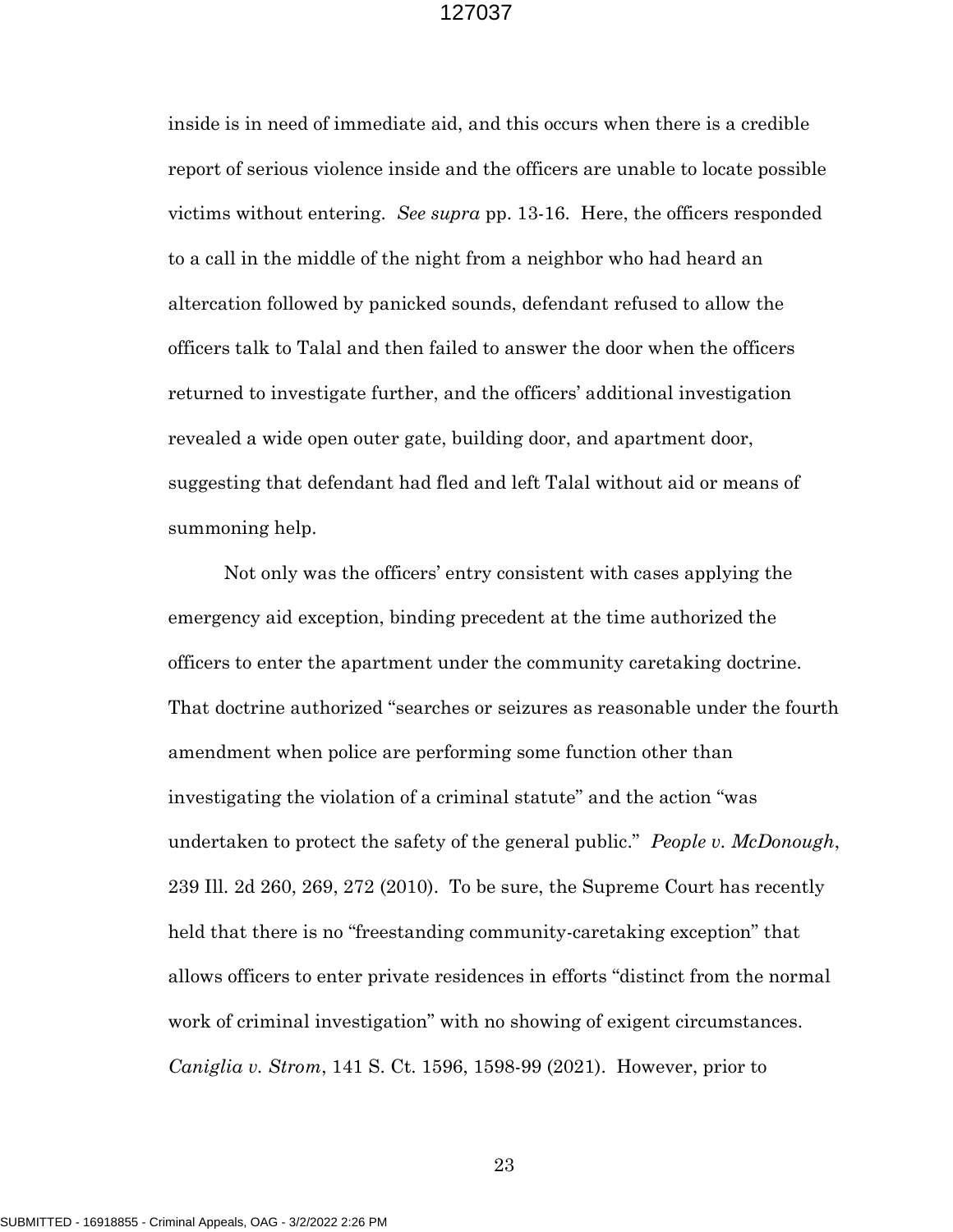Caniglia, and at the time of the officers' entry, Illinois courts had unanimously held that the community caretaking doctrine *did* apply to homes.

For example, in People v. Hand, 408 Ill. App. 3d 695 (1st Dist. 2011), a father reported to police that his children were not being fed and that their mother claimed to talk with the dead, and the mother would not open the door or talk to the responding officer. Id. at 703. The appellate court held that the officer "was justified under the community caretaking exception to enter the defendant's apartment" out of "reasonable concern for the welfare of the children." Id. The relevant inquiry, the court explained, was whether the entry was a reasonable response to concerns about the well-being of those in the apartment. Id. at 702; see also People v. Woods, 2019 IL App (5th) 180336, ¶ 34 (after receiving report that an infant had been left home alone, it "was not objectively unreasonable for the officers" to enter the house and "ensure the safety of the infant before completing their community caretaking service call" even though the parents had returned).

Similarly, here, the officers were performing a function other than investigating a crime when they entered defendant's apartment: they were checking on the welfare of a possibly injured person. While defendant argues that "there is no indication in the record that the officers initiated any of their actions based on a concern for someone's well-being," Def. Br. 25, this is incorrect. The circuit court found that "the police [were] not investigating a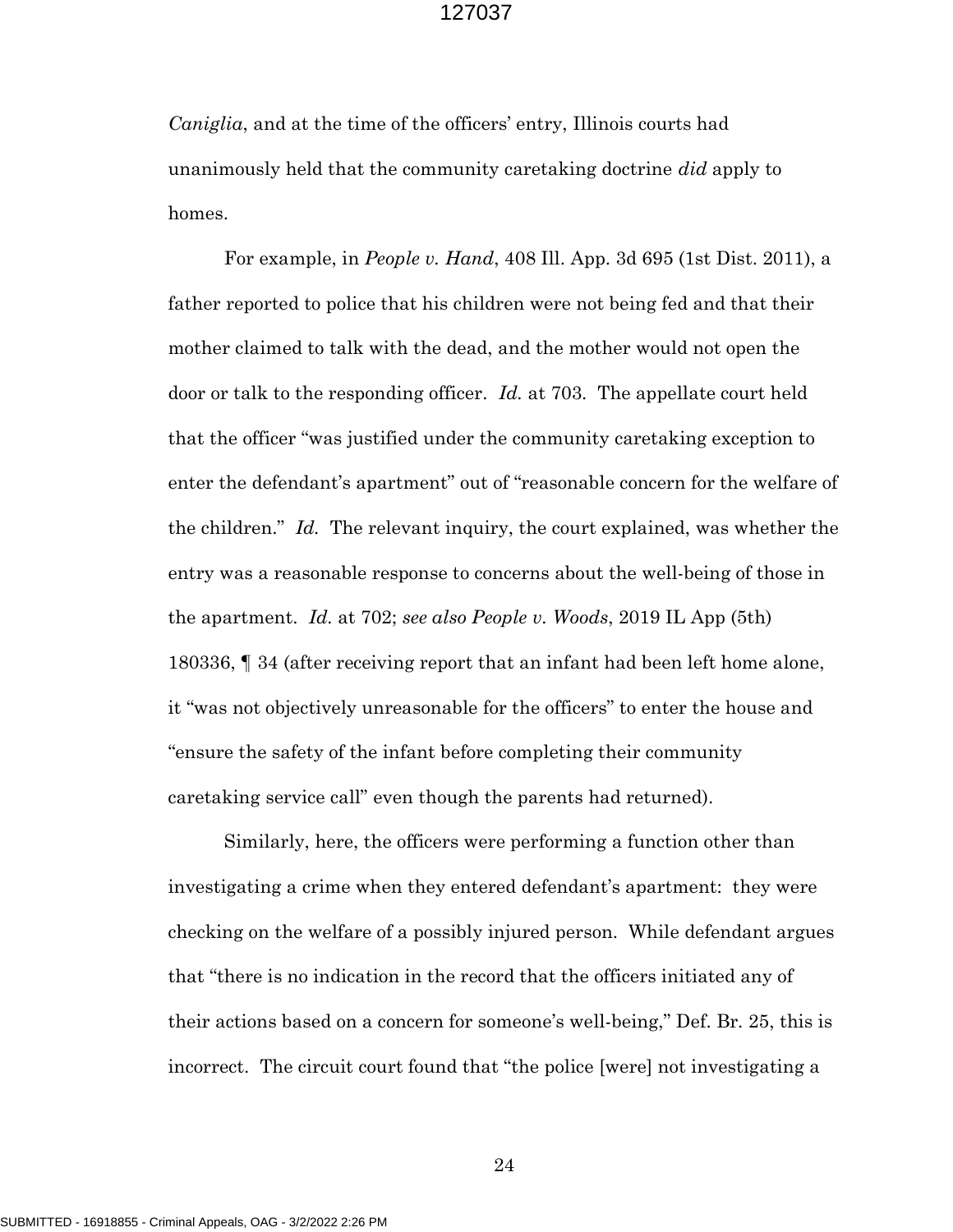crime," but rather were "concerned with respect to what happened, and they wanted to make sure that no one [was] in any distress," R69, and that finding was not against the manifest weight of the evidence. See supra pp. 17-18. On the contrary, the evidence showed that the officers were responding to Ali's report that "someone was seriously hurt" or "seriously injured," SupR46, and entered the apartment only after defendant refused to allow them to speak with Talal and then failed to answer the door when they returned, and the officers subsequently found the back gate and door wide open, suggesting not only that defendant had fled but that Talal was left abandoned inside.

Defendant also argues that that a warrant was required because "there is no indication in the record that the officers observed a person in a situation that would require their assistance." Def. Br. 25. But defendant cites no precedent (and there is none) for the proposition that the officers had to personally observe the person requiring assistance, as opposed to relying on the report of a credible witness like Ali. In Hand, for example, the officers did not see the children about whom the father reported concern, but the appellate court nonetheless held that the officers could enter the mother's home to check on the children's welfare. 408 Ill. App. 3d at 703. And in Woods, the court held that the officers could enter the home to ensure the infant's safety even though they had not personally witnessed anything indicating that the infant required assistance. 2019 IL App (5th) 180336, ¶ 34. Here, in addition to the information Ali provided, the officers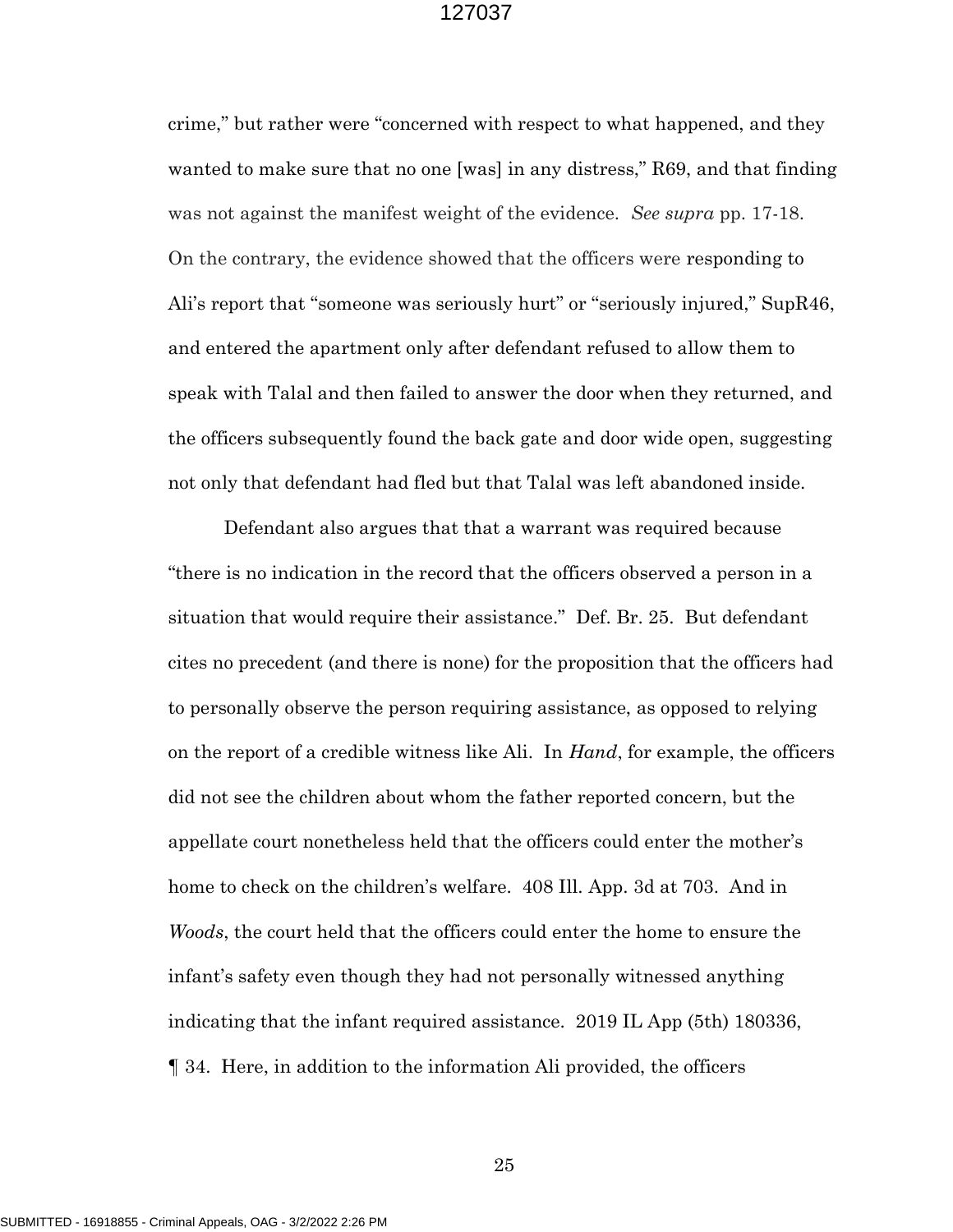personally observed defendant's suspicious behavior, then received no response to repeated knocking when they returned, and finally saw evidence that defendant had fled the scene, all reasonably suggesting that someone inside might require immediate aid.

In short, binding precedent permitted the officers to enter the apartment under both the emergency aid exception and the (now inapplicable) community caretaking doctrine. Applying the exclusionary rule here cannot deter similarly situated officers in the future, because these officers at the very least reasonably believed they were acting lawfully. The good-faith exception to the exclusionary rule thus applies.

## III. Defendant Forfeited His Argument That the Officers' Actions After Discovering the Body Were Unlawful and that Argument Cannot Be Considered Now.

 Defendant argues that even if the officers' entry was proper, they should have ceased their activity once they discovered Talal's body, secured the scene, and obtained a warrant. Def. Br. 35. But defendant forfeited this argument by not raising it in the trial court at the suppression hearing, see People v. McCarty, 223 Ill. 2d 109, 141-42 (2006); see also People v. Hughes, 2015 IL 117242, ¶ 44-47, and then doubly forfeited it by failing in this Court to support it with sufficient argument and citation to authority, see Ill. Sup. Ct. R.  $341(h)(7)$ .

As to the initial forfeiture, at the suppression hearing, "the officer was not asked a single question concerning any subsequent search after the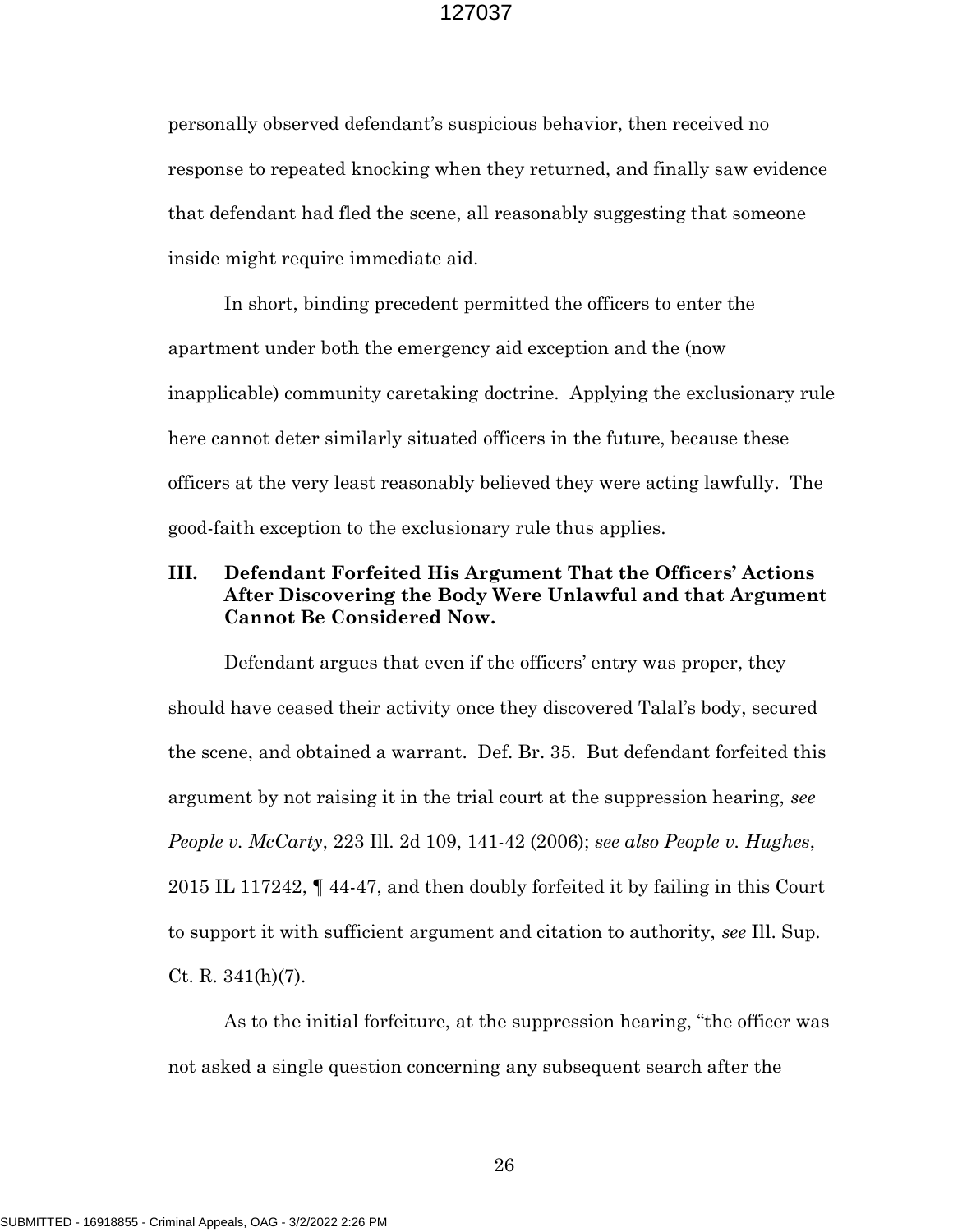discovery of the body, and the defense made no arguments to the trial court that the scope of any such search exceeded any applicable exception." Aljohani, 2021 IL App (1st) 190692,  $\P$  61; see also SupR12 (defendant arguing only that the evidence "was recovered pursuant to that illegal entry"). "As a result," the appellate court explained, "the trial court made no finding on this issue." Id. In addition, there is no evidence in the record regarding the officers' conduct after discovering the body and, in particular, no evidence that the officers did not obtain a warrant.3 Because "defendant, who bore the burden of proof at the suppression hearing . . . offered no evidence in this regard," that "alone is enough to decide the ... question against him." See People v. Lindsey, 2020 IL 124289, ¶ 28; see also People v. Brooks, 2017 IL 121413, ¶ 22 ("defendant must make a prima facie showing that the evidence was obtained by an illegal search or seizure," which "means that the defendant has the primary responsibility for establishing the factual and legal bases for the motion to suppress," and also "the ultimate burden of proof remains with the defendant"). Defendant's failure to establish the factual or

 $\overline{a}$ 

<sup>3</sup> Even if defendant had established that the officers did not obtain a warrant prior to searching the apartment, which he failed to do, that could not require exclusion of most of the key evidence, such as the blood stain containing the victim's DNA that was found on the underwear defendant was wearing when he was apprehended. Moreover, the evidence recovered from the apartment would be subject to the inevitable discovery exception to the exclusionary rule, "[g]iven that a thorough investigation into the violent murder . . . was underway" and the body was discovered in the apartment. People v. Mitchell, 189 Ill. 2d 312, 343 (2000); see also People v. Sutherland, 223 Ill. 2d 187, 228 (2006) (inevitable discovery exception applied when there was "[l]ittle doubt" that a warrant would have been issued).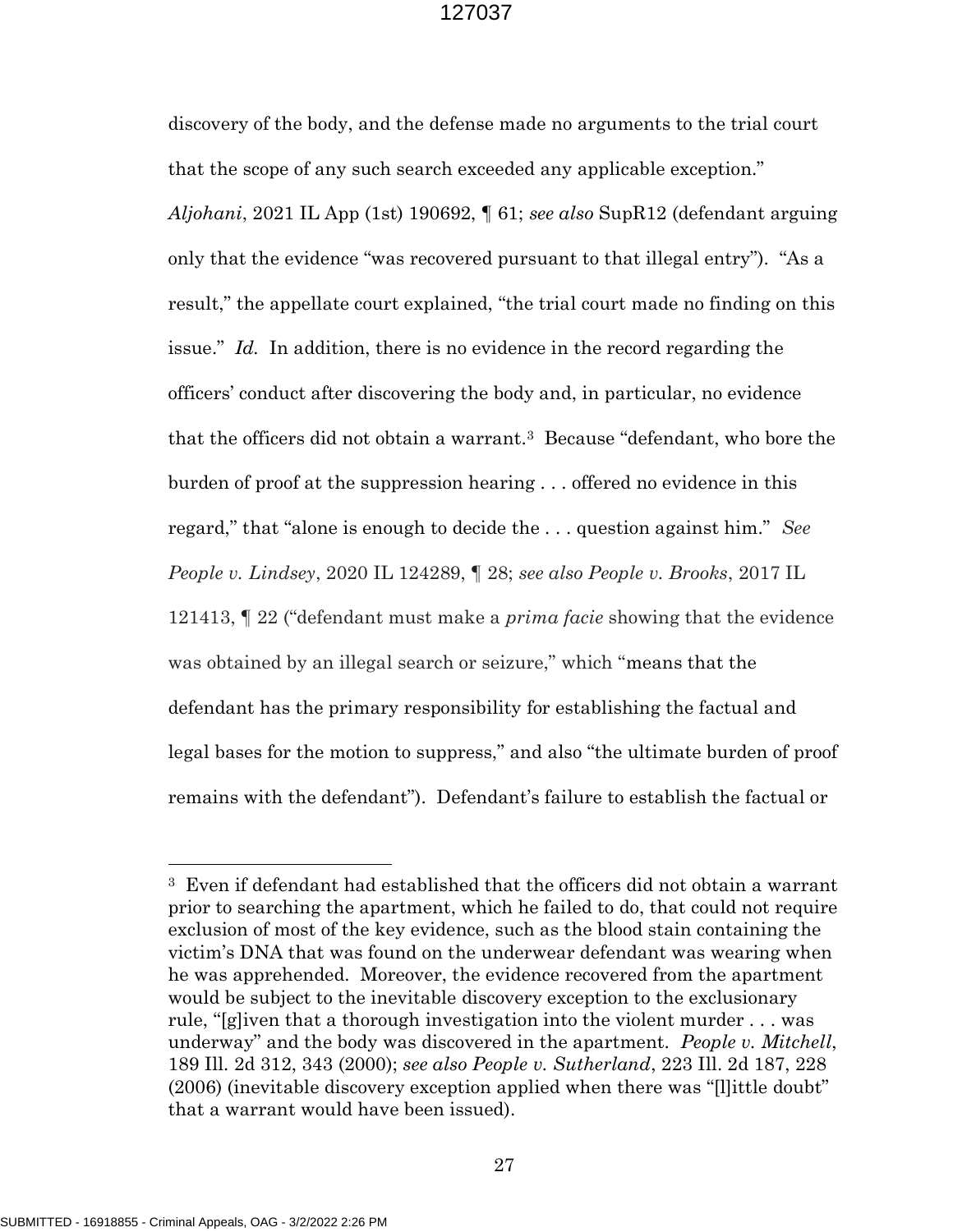legal bases for this argument in the circuit court thus precludes a reviewing court from resolving it in his favor.

Moreover, even if defendant had not forfeited this argument in the trial court, he forfeited it this Court by failing to provide sufficient argument and citation to authority. Ill. Sup. Ct. R. 341(h)(7) (appellant's brief must contain argument, "which shall contain the contentions of the appellant and the reasons therefor, with citation of the authorities and the pages of the record relied on"; "[p]oints not argued are forfeited and shall not be raised in the reply brief, in oral argument, or on petition for rehearing"). Defendant's entire argument on this point relies on a single case, *People v. Kulpin*, 2021 IL App (2d) 180696, which he concedes "did not take up the issue" and merely "noted" that the officers in that case secured a warrant after discovering the murder victim's body. Def. Br. 35. Thus, not only did defendant fail to preserve this argument below, his argument to this Court does not comply with Rule 341(h)(7).

## IV. The Evidence Was Sufficient to Convict Defendant of Murder.

Defendant argues that the evidence against him was insufficient to find him guilty of murder beyond a reasonable doubt, arguing primarily that the appellate court incorrectly stated (before correcting the error in a modified opinion) that defendant's DNA on the handle of the murder weapon came from blood, as opposed to another source. Def. Br. 36. But the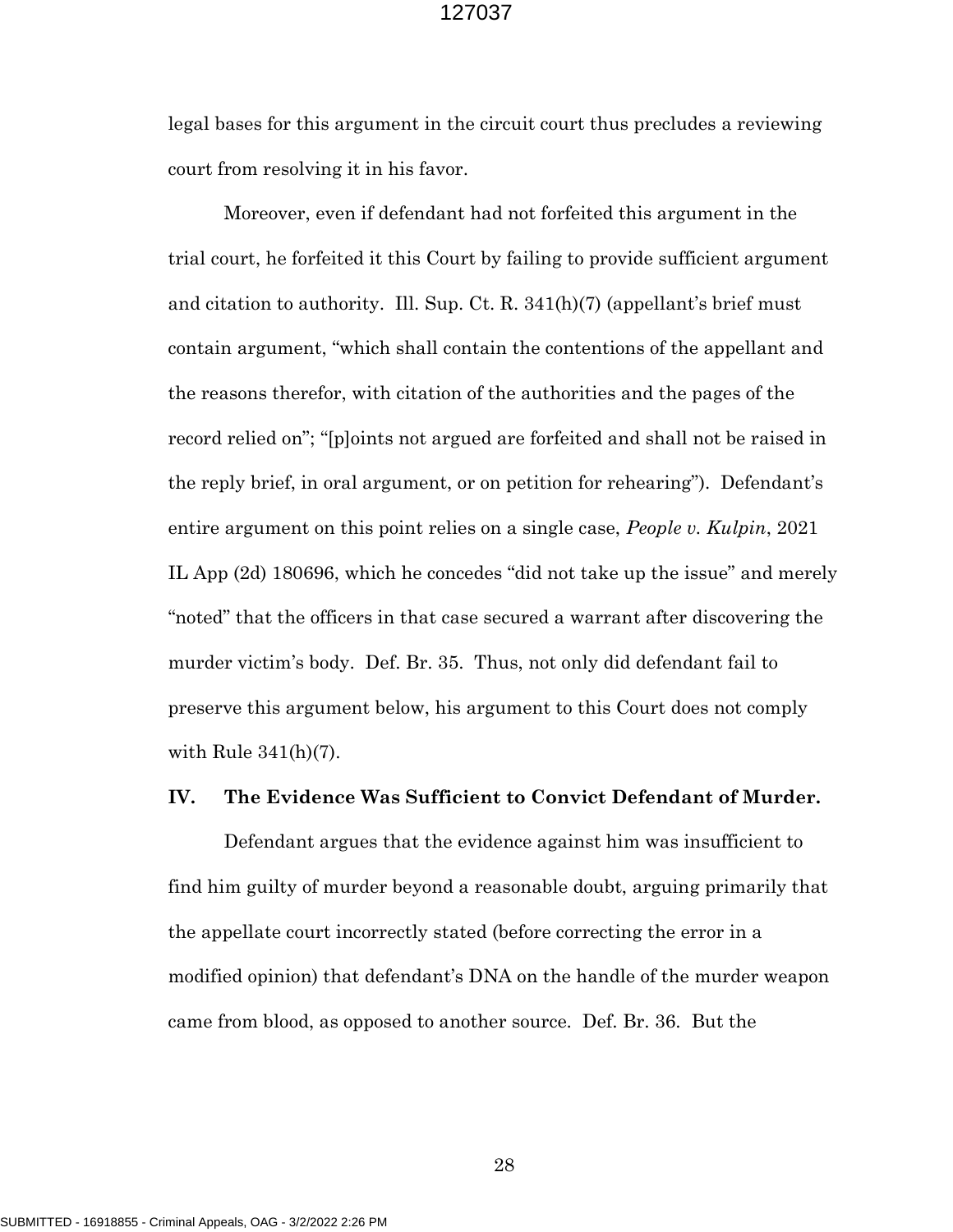appellate court's initial misstatement is of no moment, and the evidence against defendant was more than sufficient to convict.

"In reviewing the sufficiency of the evidence in a criminal case, our inquiry is whether, after viewing the evidence in the light most favorable to the prosecution, any rational trier of fact could have found the essential elements of the offense beyond a reasonable doubt." *People v. Hardman*, 2017 IL 121453, ¶ 37 (quotation marks omitted). "All reasonable inferences from the evidence must be drawn in favor of the prosecution." Id. "Further, circumstantial evidence that meets this standard is sufficient to sustain a criminal conviction." *People v. Jackson*, 2020 IL 124112,  $\parallel$  64. And "it is not necessary that the trier of fact find each fact in the chain of circumstances beyond a reasonable doubt. Rather, the trier of fact must find only that the evidence taken together supports a finding of the defendant's guilt beyond a reasonable doubt." Id. ¶ 70.

Defendant argues that it is unremarkable that his DNA was on the handle of a kitchen knife and that there was insufficient evidence tying him to the crime — in other words, that the evidence did not show that it was he who stabbed Talal. Def. Br. 38-39. But the DNA evidence on the murder weapon was just one piece of the evidence against defendant, which also included: his presence at the murder scene at the time of the murder, as confirmed by Ali and the officers, with nobody else but the victim there, SupR29-32, 40-41, 88-91; Ali and his wife hearing what sounded like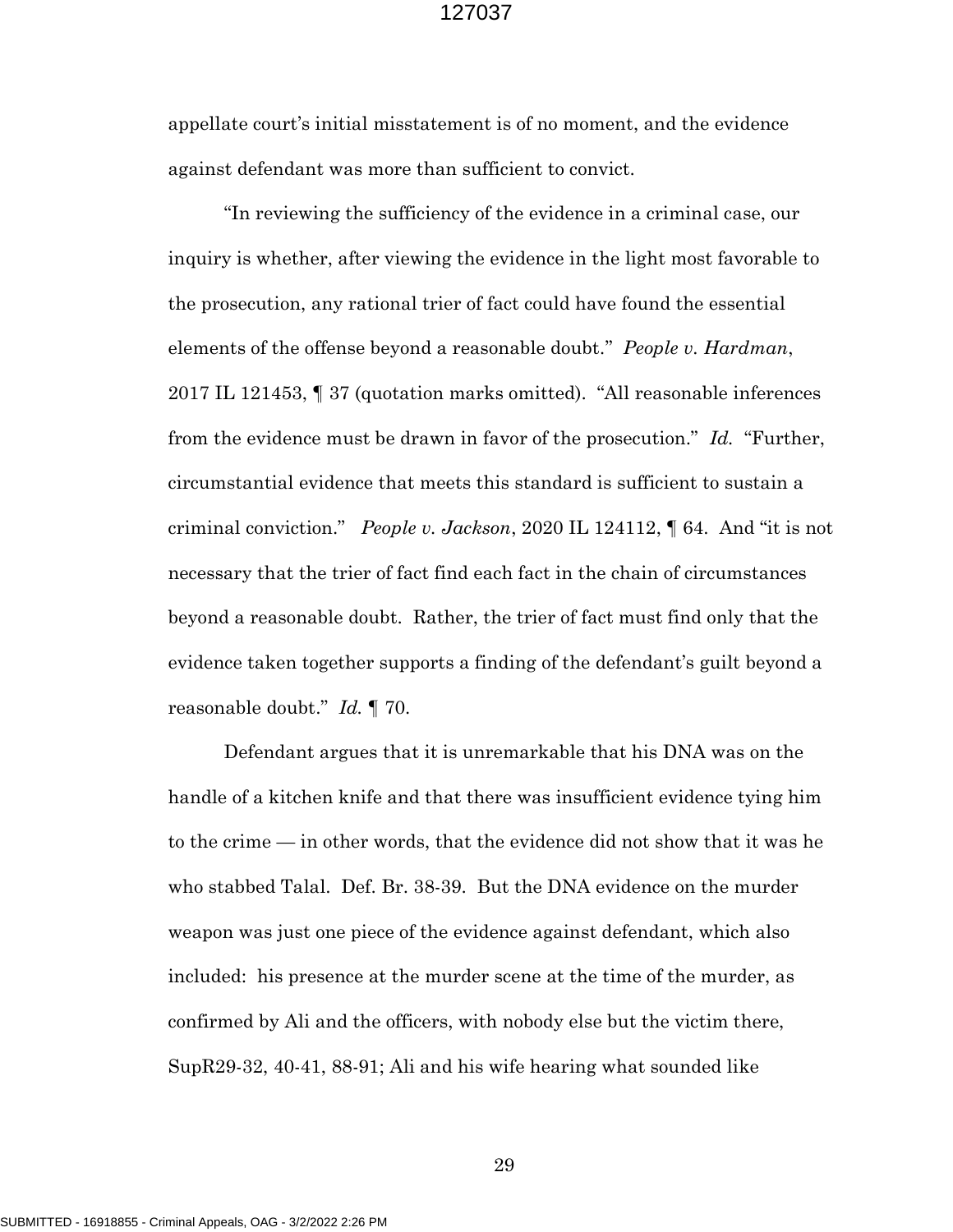wrestling, followed by a panicked voice Ali believed to be defendant's calling "Talal, Talal," then the sound of something being dragged, SupR87, 107, 113; defendant's admission to Ali that he and Talal had argued, SupR88; defendant's evasive responses to Ali, including lying about Talal being in the bathroom and then refusing to let Ali see Talal, SupR89-91; defendant's lying to the officers that everything was okay and Talal was "sleeping," and then refusing to let them see him, SupR29-30, 45; defendant's flight from police, first from the scene and then again two days later, SupR34-40, R17-18; and Talal's DNA in a blood stain on defendant's underwear. R36.

Viewing this evidence in the light most favorable to the prosecution, a rational trier of fact could have found the evidence sufficient to convict defendant beyond a reasonable doubt.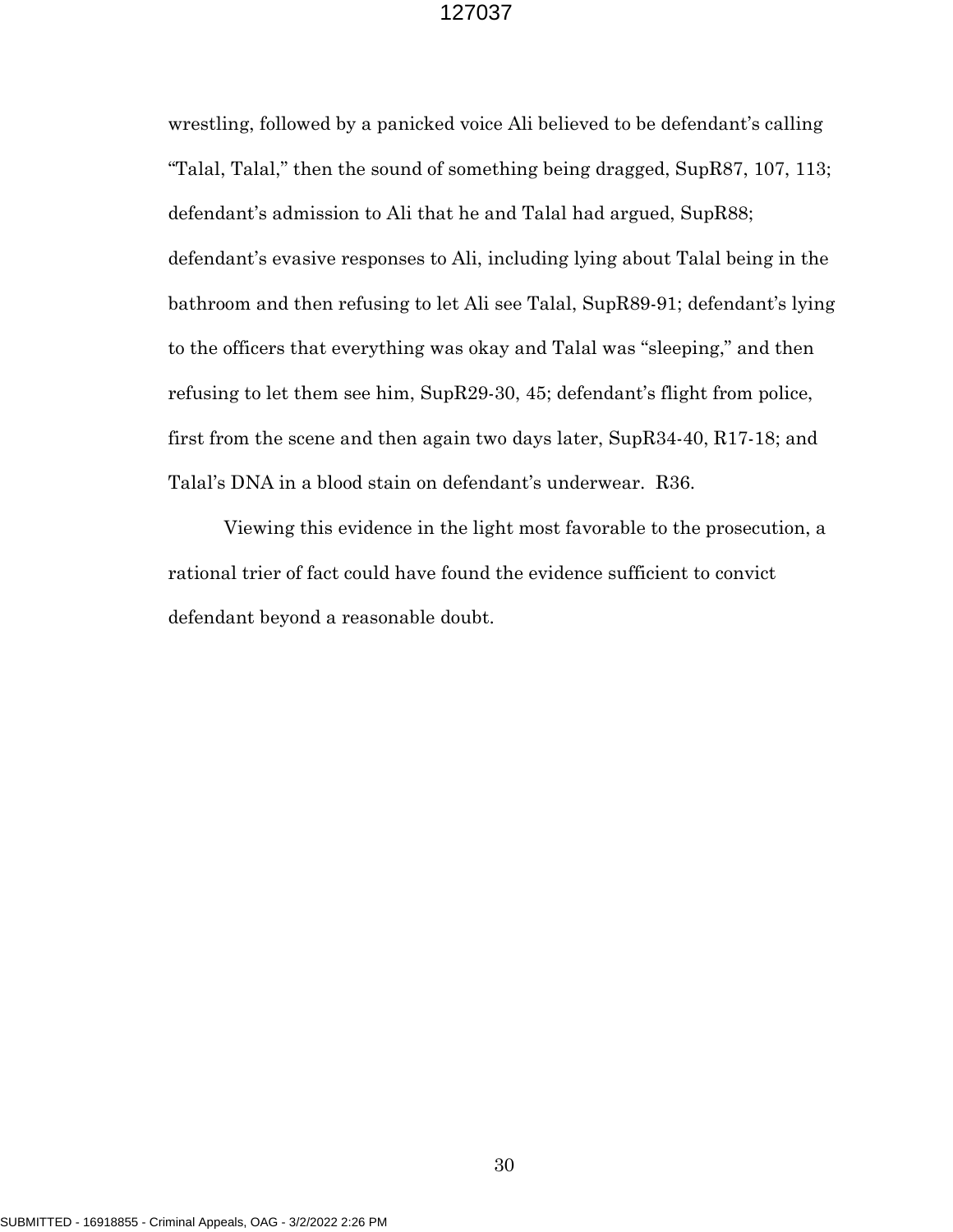## **CONCLUSION**

This Court should affirm the judgment of the appellate court.

March 2, 2022 Respectfully submitted,

 KWAME RAOUL Attorney General of Illinois

 JANE ELINOR NOTZ Solicitor General

 KATHERINE M. DOERSCH Criminal Appeals Division Chief

 ELDAD Z. MALAMUTH Assistant Attorney General 100 West Randolph Street, 12th Floor Chicago, Illinois 60601-3218 (773) 590-7973 eserve.criminalappeals@ilag.gov

 Counsel for Plaintiff-Appellee People of the State of Illinois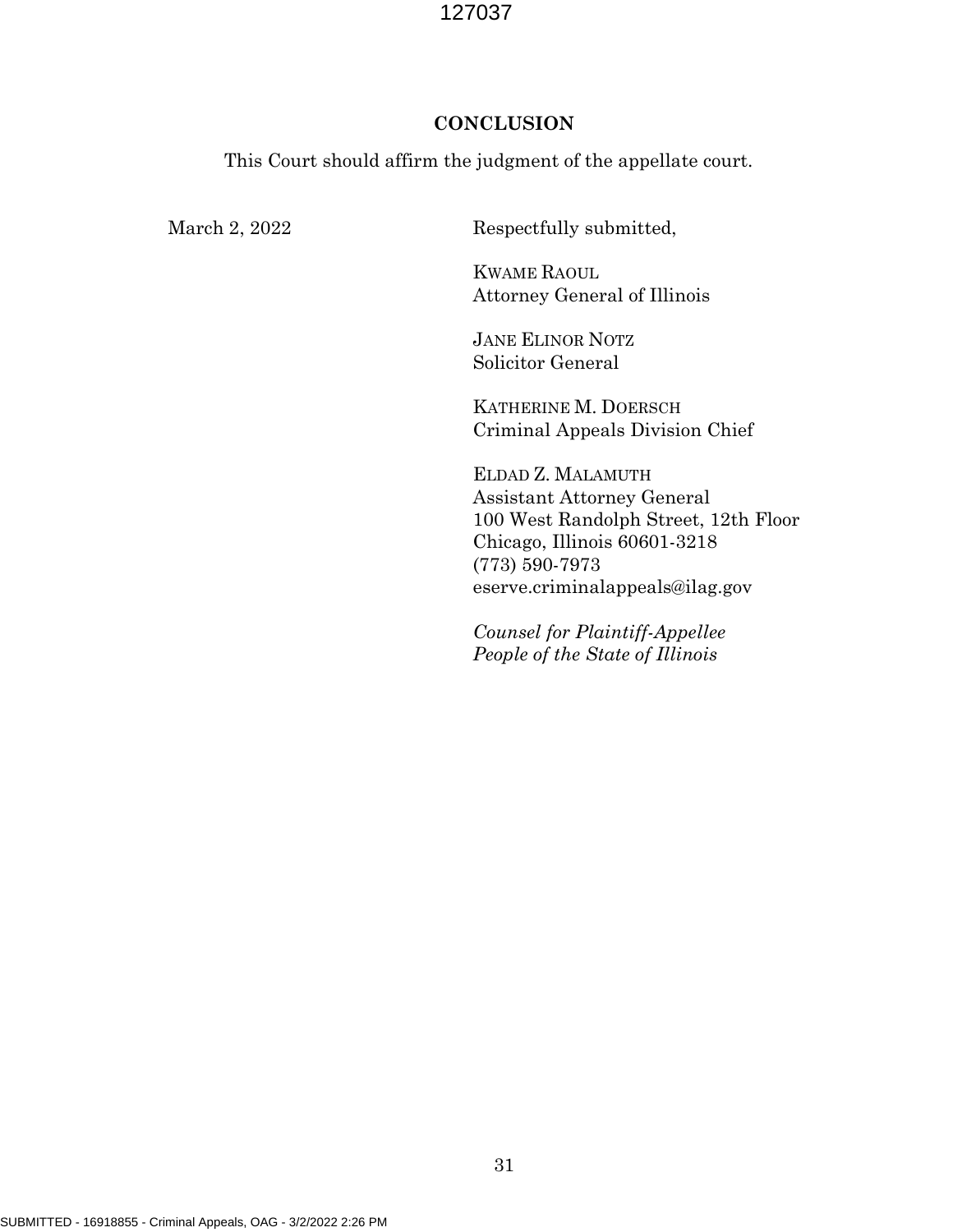## CERTIFICATE OF COMPLIANCE

 I certify that this brief conforms to the requirements of Rules 341(a) and (b). The length of this brief, excluding the pages containing the Rule 341(d) cover, the Rule 341(h)(1) table of contents and statement of points and authorities, the Rule 341(c) certificate of compliance, and the certificate of service, is 31 pages.

> /s/ Eldad Z. Malamuth ELDAD Z. MALAMUTH Assistant Attorney General